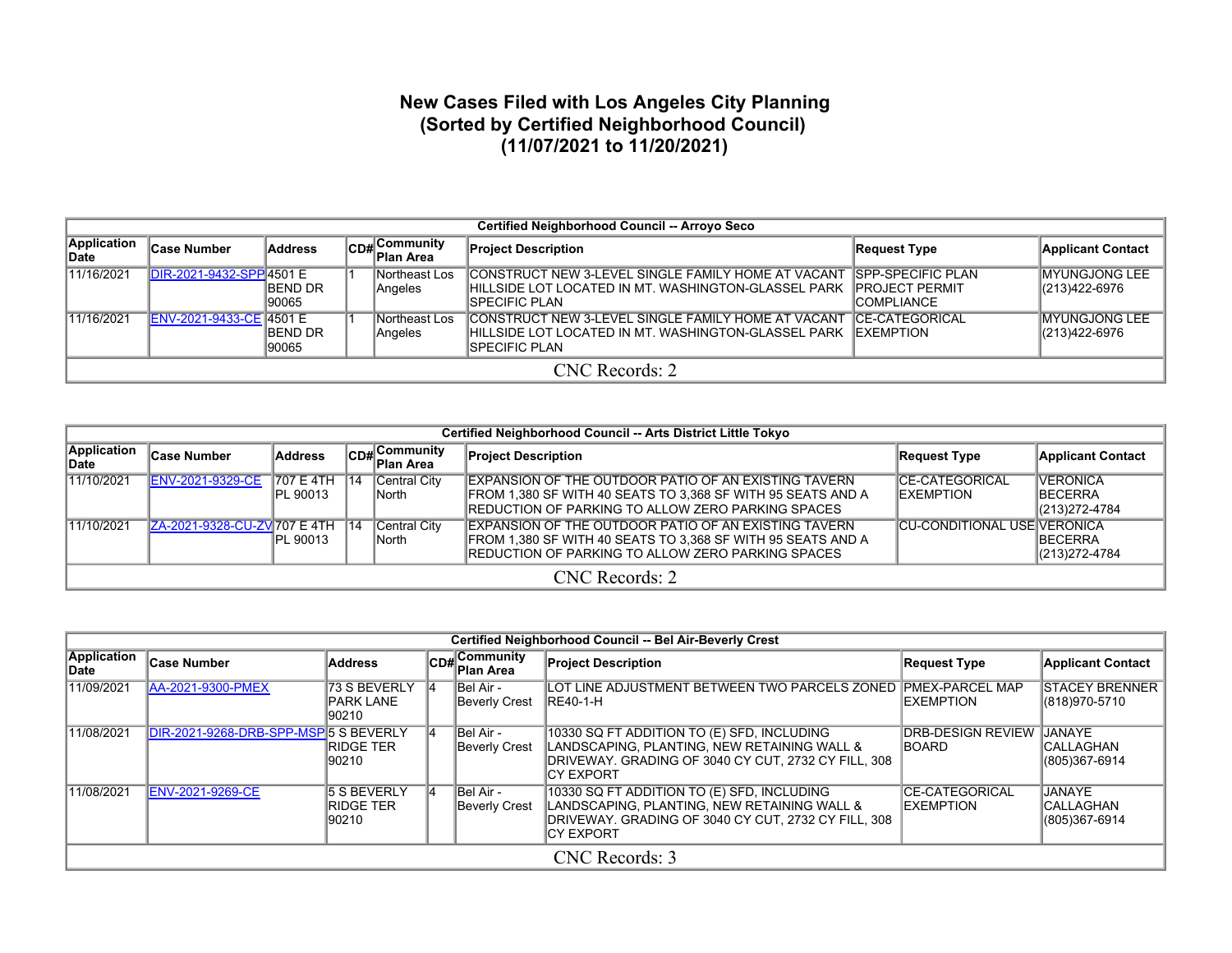|                            | Certified Neighborhood Council -- Central San Pedro |                   |  |                                                |                                            |                                                    |                       |  |  |  |  |  |  |
|----------------------------|-----------------------------------------------------|-------------------|--|------------------------------------------------|--------------------------------------------|----------------------------------------------------|-----------------------|--|--|--|--|--|--|
| Application<br><b>Date</b> | <b>Case Number</b>                                  | <b>Address</b>    |  | <b>Community Plan</b><br>$\overline{CDH}$ Area | <b>Project Description</b>                 | Request Type                                       | Applicant<br>∣Contact |  |  |  |  |  |  |
| 11/10/2021                 | <b>IENV-2009-1558-EIR-ADD1-1AISAN PEDRO</b>         | <b>ICOMMUNITY</b> |  | 115 ISan Pedro                                 | <b>ISAN PEDRO COMMUNITY PLAN</b><br>UPDATE | <b>IEIR-ENVIRONMENTAL IMPACT</b><br><b>IREPORT</b> |                       |  |  |  |  |  |  |
|                            | CNC Records: 1                                      |                   |  |                                                |                                            |                                                    |                       |  |  |  |  |  |  |

|                     | Certified Neighborhood Council -- Coastal San Pedro |                                       |  |                            |                                                                                                             |                                                  |                                         |  |  |  |  |  |  |  |
|---------------------|-----------------------------------------------------|---------------------------------------|--|----------------------------|-------------------------------------------------------------------------------------------------------------|--------------------------------------------------|-----------------------------------------|--|--|--|--|--|--|--|
| Application<br>Date | <b>Case Number</b>                                  | Address                               |  | CD# Community<br>Plan Area | <b>Project Description</b>                                                                                  | <b>Request Type</b>                              | <b>Applicant Contact</b>                |  |  |  |  |  |  |  |
| 11/12/2021          | DIR-2021-9374-CDP-MEL 582 W 38TH                    | <b>IST 90731</b>                      |  | 15 San Pedro               | CONSTRUCTION OF A NEW 740 SQUARE FOOT TWO<br>ISTORY DETACHED ACCESSORY DWELLING UNIT IN THE<br>IR1-1XL ZONE | <b>CDP-COASTAL</b><br><b>IDEVELOPMENT PERMIT</b> | <b>BILL JAMES</b><br>(310) 351-9382     |  |  |  |  |  |  |  |
| 11/18/2021          | DIR-2021-9519-CDP-MEL 1460 W                        | <b>ISILVIUS AVE</b><br>90731          |  | 15 San Pedro               | DEMOLITION OF THE EXISTING GARAGE STRUCTURE, A<br>NEW 782 SF ADU AND 632 SF GARAGE CONSTRUCTION             | <b>CDP-COASTAL</b><br><b>IDEVELOPMENT PERMIT</b> | <b>HYUNG-JOON SIM</b><br>(818) 939-1415 |  |  |  |  |  |  |  |
| 11/12/2021          | <b>ENV-2021-9375-CE</b>                             | 582 W 38TH<br>IST 90731               |  | 15 San Pedro               | CONSTRUCTION OF A NEW 740 SQUARE FOOT TWO<br>ISTORY DETACHED ACCESSORY DWELLING UNIT IN THE<br>IR1-1XL ZONE | <b>CE-CATEGORICAL</b><br><b>IEXEMPTION</b>       | <b>BILL JAMES</b><br>(310) 351-9382     |  |  |  |  |  |  |  |
| 11/18/2021          | ENV-2021-9520-CE                                    | 1460 W<br><b>SILVIUS AVE</b><br>90731 |  | 15 San Pedro               | DEMOLITION OF THE EXISTING GARAGE STRUCTURE, A<br>NEW 782 SF ADU AND 632 SF GARAGE CONSTRUCTION             | <b>CE-CATEGORICAL</b><br><b>EXEMPTION</b>        | <b>HYUNG-JOON SIM</b><br>(818) 939-1415 |  |  |  |  |  |  |  |
|                     |                                                     |                                       |  |                            | CNC Records: 4                                                                                              |                                                  |                                         |  |  |  |  |  |  |  |

|                            | Certified Neighborhood Council -- Downtown Los Angeles |                                  |                 |                                |                                                                                                                                                                        |                                            |                                                                                                      |  |  |  |  |  |  |
|----------------------------|--------------------------------------------------------|----------------------------------|-----------------|--------------------------------|------------------------------------------------------------------------------------------------------------------------------------------------------------------------|--------------------------------------------|------------------------------------------------------------------------------------------------------|--|--|--|--|--|--|
| <b>Application</b><br>Date | <b>Case Number</b>                                     | <b>Address</b>                   | ∣CD#            | ∦Community<br><b>Plan Area</b> | <b>Project Description</b>                                                                                                                                             | <b>Request Type</b>                        | <b>Applicant Contact</b>                                                                             |  |  |  |  |  |  |
| 11/09/2021                 | <b>ENV-2021-9305-CE</b>                                | 421W<br>18TH ST<br>90014         | $ 14\rangle$    | Central City                   | A CUP FOR THE SALE AND SERVICE OF A<br>FULL LINE OF ALCOHOL FOR ONSITE<br>ICONSUMPTION IN CONJUNCTION WITH AN<br>EXISTING BAR/NIGHTCLUB WITH PATRON<br>DANCING.        | <b>CE-CATEGORICAL</b><br><b>IEXEMPTION</b> | <b>SAMIRA SQUIRES</b><br>(213)924-3236                                                               |  |  |  |  |  |  |
| 11/10/2021                 | ENV-2021-9335-EAF                                      | 333 S<br><b>HOPE ST</b><br>90071 | $\overline{14}$ | Central City                   | THE CONSTRUCTION, USE, AND<br>MAINTENANCE OF A 34-STORY, 309,160<br>SQUARE-FOOT RESIDENTIAL BUILDING OVER<br>IA GROUND FLOOR CAFÉ CONSISTING OF 366<br>DWELLING UNITS. | EAF-ENVIRONMENTAL<br>IASSESSMENT           | JAMES E. PUGH, ESQ.,<br><b>ISHEPPARD MULLIN</b><br><b>RICHTER &amp; HAMPTON</b><br>LLP (213)617-4284 |  |  |  |  |  |  |
| 11/10/2021                 | <b>ENV-2021-9364-CE</b>                                | 900 S<br>IMAIN ST<br>90015       | 14              | Central City                   | A MCUP FOR THE SALE AND SERVICE OF<br>IALCOHOL FOR ONSITE & OFFSITE<br>CONSUMPTION FOR 20 LICENSES ON A<br>TOTAL OF COMMERCIAL SPACE OF 136,380<br>ISF.                | <b>CE-CATEGORICAL</b><br><b>EXEMPTION</b>  | <b>JESSICA HENCIER</b><br>(310)838-2400                                                              |  |  |  |  |  |  |
| 11/10/2021                 | <b>VTT-83538</b>                                       | 333 S<br>HOPE ST<br>190071       | $ 14\rangle$    | Central City                   | THE CONSTRUCTION, USE, AND<br>MAINTENANCE OF A 34-STORY, 309,160<br>SQUARE-FOOT RESIDENTIAL BUILDING OVER<br>IA GROUND FLOOR CAFÉ CONSISTING OF 366<br>DWELLING UNITS. | <b>VESTING TENTATIVE</b><br><b>TRACT</b>   | JAMES E. PUGH, ESQ.,<br><b>SHEPPARD MULLIN</b><br><b>RICHTER &amp; HAMPTON</b><br>LLP (213)617-4284  |  |  |  |  |  |  |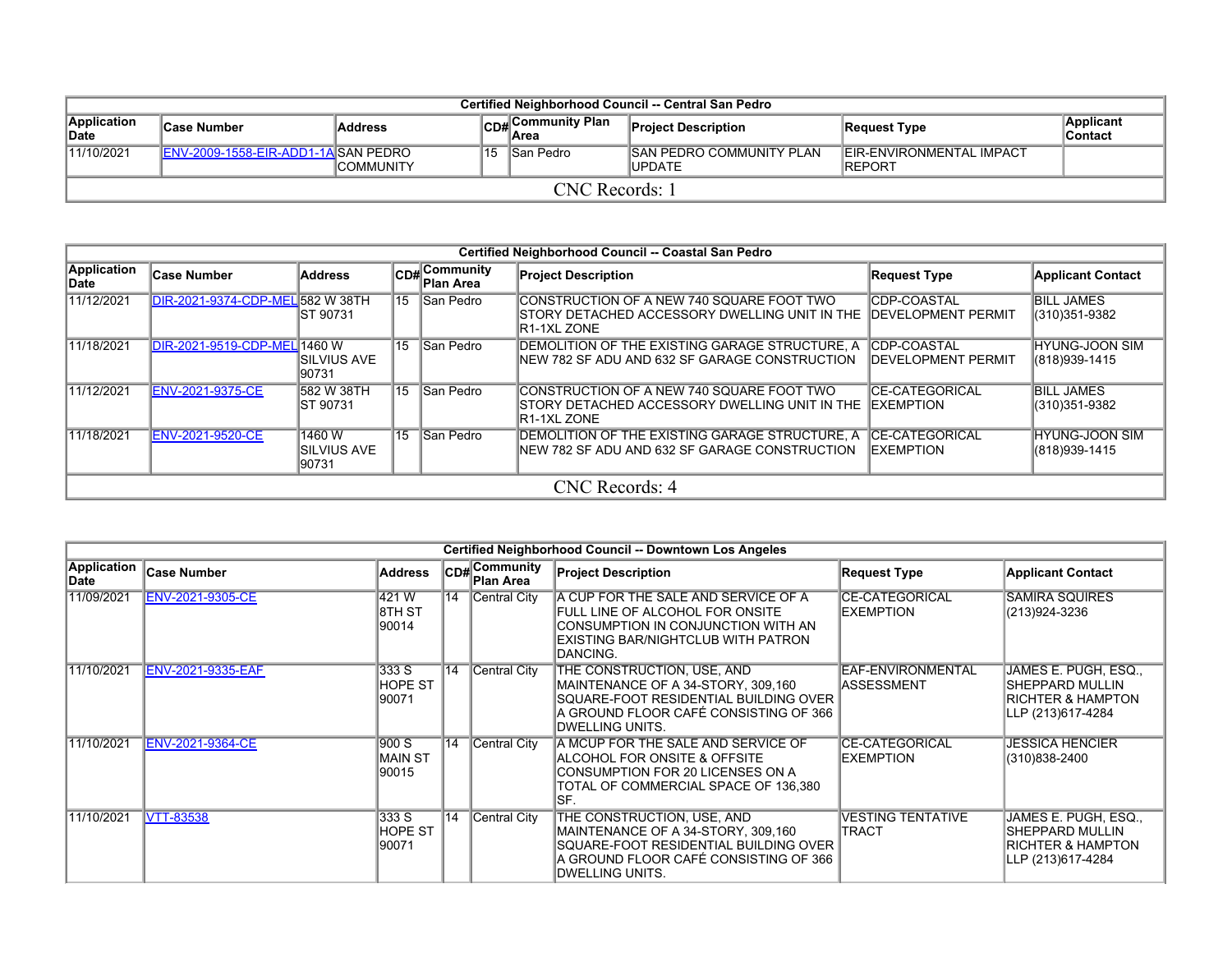| 11/09/2021 | ZA-2021-9304-CUB-CUX                   | 421W<br>18TH ST<br>90014   | 14              | Central City | A CUP FOR THE SALE AND SERVICE OF A<br><b>IFULL LINE OF ALCOHOL FOR ONSITE</b><br>ICONSUMPTION IN CONJUNCTION WITH AN<br>IEXISTING BAR/NIGHTCLUB WITH PATRON<br>IDANCING. | <b>CUB-CONDITIONAL USE</b><br><b>IBEVERAGE-ALCOHOL</b>   | <b>SAMIRA SQUIRES</b><br>(213)924-3236                                                       |
|------------|----------------------------------------|----------------------------|-----------------|--------------|---------------------------------------------------------------------------------------------------------------------------------------------------------------------------|----------------------------------------------------------|----------------------------------------------------------------------------------------------|
| 11/10/2021 | ZA-2021-9334-CUB-ZAI-SPP-SPPA-HCA333 S | HOPE ST<br>90071           | 14              | Central City | THE CONSTRUCTION, USE, AND<br>MAINTENANCE OF A 34-STORY, 309,160<br>SQUARE-FOOT RESIDENTIAL BUILDING OVER<br>A GROUND FLOOR CAFÉ CONSISTING OF 366<br>IDWELLING UNITS.    | ICUB-CONDITIONAL USE<br><b>IBEVERAGE-ALCOHOL</b>         | JAMES E. PUGH. ESQ<br>ISHEPPARD MULLIN<br><b>IRICHTER &amp; HAMPTON</b><br>LLP (213)617-4284 |
| 11/10/2021 | ZA-2021-9363-MCUP                      | 900 S<br>IMAIN ST<br>90015 | $\overline{14}$ | Central City | A MCUP FOR THE SALE AND SERVICE OF<br>IALCOHOL FOR ONSITE & OFFSITE<br>ICONSUMPTION FOR 20 LICENSES ON A<br>ITOTAL OF COMMERCIAL SPACE OF 136.380<br>ISF.                 | <b>MCUP-MASTER</b><br>ICONDITIONAL USE<br><b>IPERMIT</b> | <b>JESSICA HENCIER</b><br>(310)838-2400                                                      |
|            |                                        |                            |                 |              | CNC Records: 7                                                                                                                                                            |                                                          |                                                                                              |

|                             | Certified Neighborhood Council -- East Hollywood |                                      |                 |                             |                                                                                                                                                                                                                            |                                                                         |                                                                       |  |  |  |  |  |  |  |
|-----------------------------|--------------------------------------------------|--------------------------------------|-----------------|-----------------------------|----------------------------------------------------------------------------------------------------------------------------------------------------------------------------------------------------------------------------|-------------------------------------------------------------------------|-----------------------------------------------------------------------|--|--|--|--|--|--|--|
| <b>Application</b><br>∣Date | <b>Case Number</b>                               | <b>Address</b>                       |                 | CD# Community<br>∣Plan Area | <b>Project Description</b>                                                                                                                                                                                                 | <b>Request Type</b>                                                     | <b>Applicant Contact</b>                                              |  |  |  |  |  |  |  |
| 11/17/2021                  | <b>DIR-2021-9455-SPP</b>                         | 850N<br><b>VERMONT AVE</b><br>90029  | 13              | Hollywood                   | A CHANGE OF USE FROM RETAIL TO<br>IRESTAURANT.                                                                                                                                                                             | <b>SPP-SPECIFIC PLAN</b><br><b>PROJECT PERMIT</b><br><b>ICOMPLIANCE</b> | DAVID WICK, WICK<br>ARCHITECTURE AND<br>DESIGN INC.<br>(323)644-9867  |  |  |  |  |  |  |  |
| 11/18/2021                  | DIR-2021-9525-TOC-SPP-HCA 1335 N NEW             | HAMPSHIRE<br>AVE 90027               | $\overline{13}$ | Hollywood                   | <b>IDEMO OF THE EXISTING STRUCTURES FOR THE</b><br>CONSTRUCTION OF A 5-STORY, 31-UNIT<br>IMULTI-FAMILY BUILDING WITH A MAX HEIGHT OF<br>71 FEET AND 0 PARKING SPACES LOCATED IN THE<br>VERMONT/WESTERN SNAP AND R4-1 ZONE. | TOC-TRANSIT ORIENTED<br><b>COMMUNITIES</b>                              | JUSTIN MAGHEN<br>(310)896-8296                                        |  |  |  |  |  |  |  |
| 11/17/2021                  | <b>ENV-2021-9456-CE</b>                          | 850 N<br>VERMONT AVE<br>90029        | 13              | Hollywood                   | IA CHANGE OF USE FROM RETAIL TO<br>IRESTAURANT.                                                                                                                                                                            | ICE-CATEGORICAL<br><b>IEXEMPTION</b>                                    | DAVID WICK, WICK<br>ARCHITECTURE AND<br>IDESIGN INC.<br>(323)644-9867 |  |  |  |  |  |  |  |
| 11/18/2021                  | ENV-2021-9526-EAF                                | 1335 N NEW<br>HAMPSHIRE<br>AVE 90027 | 13              | Hollywood                   | DEMO OF THE EXISTING STRUCTURES FOR THE<br>CONSTRUCTION OF A 5-STORY, 31-UNIT<br>IMULTI-FAMILY BUILDING WITH A MAX HEIGHT OF<br>71 FEET AND 0 PARKING SPACES LOCATED IN THE<br>VERMONT/WESTERN SNAP AND R4-1 ZONE.         | <b>EAF-ENVIRONMENTAL</b><br><b>ASSESSMENT</b>                           | <b>JUSTIN MAGHEN</b><br>(310)896-8296                                 |  |  |  |  |  |  |  |
|                             |                                                  |                                      |                 |                             | CNC Records: 4                                                                                                                                                                                                             |                                                                         |                                                                       |  |  |  |  |  |  |  |

|                      | Certified Neighborhood Council -- Empowerment Congress North Area |                               |  |                                    |                                                                                                                                                                                                                                     |                                                      |                                  |  |  |  |  |  |  |
|----------------------|-------------------------------------------------------------------|-------------------------------|--|------------------------------------|-------------------------------------------------------------------------------------------------------------------------------------------------------------------------------------------------------------------------------------|------------------------------------------------------|----------------------------------|--|--|--|--|--|--|
| Application<br>∥Date | Case Number                                                       | Address                       |  | CD#Community<br>Plan Area          | <b>Project Description</b>                                                                                                                                                                                                          | Request Type                                         | Applicant<br>∣Contact            |  |  |  |  |  |  |
| 11/09/2021           | IDIR-2021-9279-CCMP-DEM-HCA 2616 S                                | <b>IELLENDALE</b><br>PL 90007 |  | <b>South Los</b><br><b>Angeles</b> | <b>IDEMOLITION OF EXISTING NON-CONTRIBUTING</b><br><b>STRUCTURE ON LOT. CONSTRUCTION OF A NEW.</b><br>3-STORY 3,018 SQFT TYPE V TWO UNIT DUPLEX<br><b>JAPARTMENT BUILDING WITH PARKING (4 STALLS) AT</b><br><b>ITHE FIRST LEVEL</b> | <b>ICCMP-CERTIFICATE OF</b><br><b>ICOMPATIBILITY</b> | GEORGE PADA   <br>(323) 327-6242 |  |  |  |  |  |  |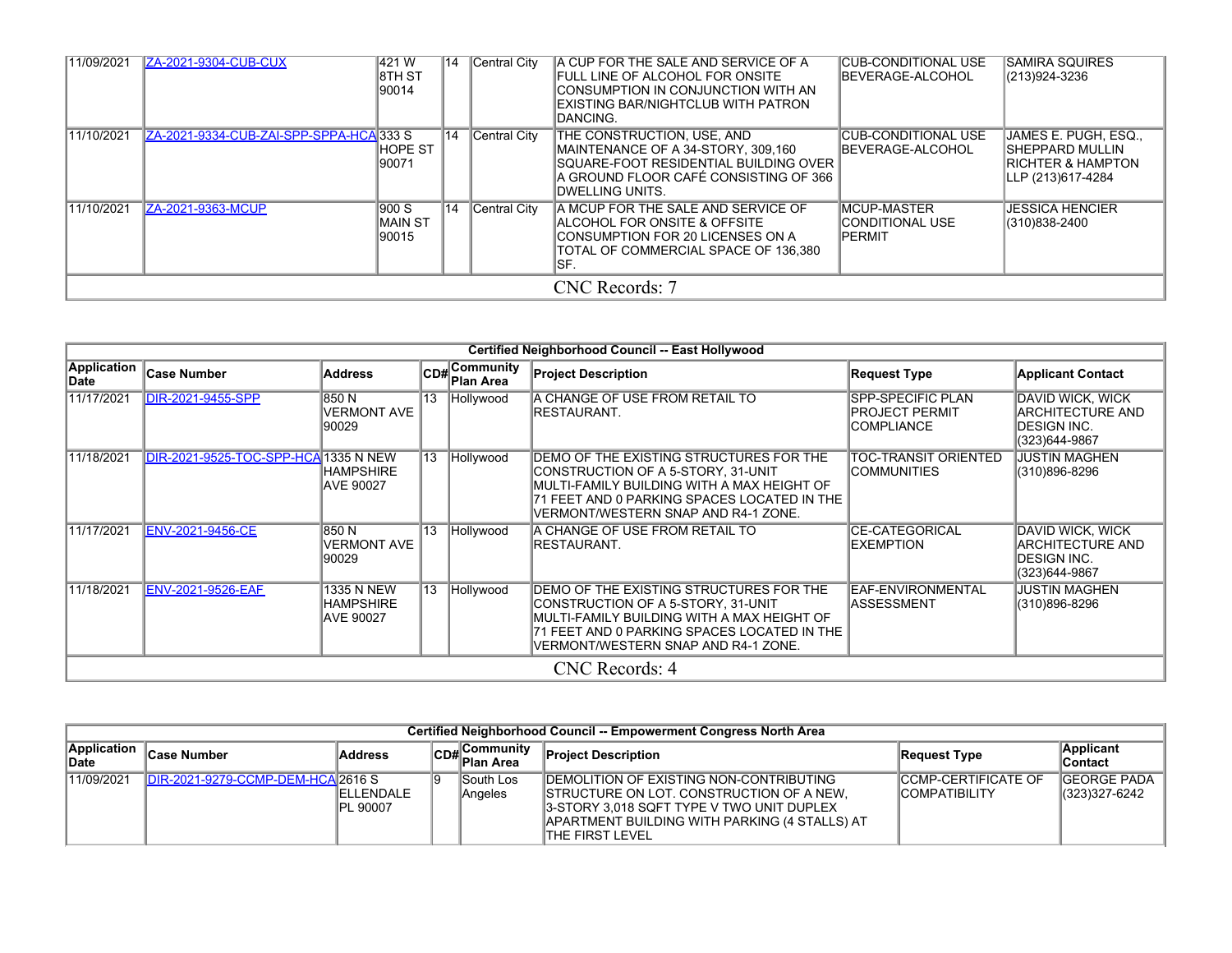| 11/09/2021 | <b>ENV-2021-9280-CE</b> | 2616 S<br><b>IELLENDALE</b><br><b>PL 90007</b> | 19. | South Los<br>Angeles | IDEMOLITION OF EXISTING NON-CONTRIBUTING<br><b>ISTRUCTURE ON LOT. CONSTRUCTION OF A NEW.</b><br>I3-STORY 3.018 SQFT TYPE V TWO UNIT DUPLEX<br>APARTMENT BUILDING WITH PARKING (4 STALLS) AT<br>ITHE FIRST LEVEL | <b>ICE-CATEGORICAL</b><br><b>IEXEMPTION</b>             | IGEORGE PADA<br>(323)327-6242         |  |  |  |
|------------|-------------------------|------------------------------------------------|-----|----------------------|-----------------------------------------------------------------------------------------------------------------------------------------------------------------------------------------------------------------|---------------------------------------------------------|---------------------------------------|--|--|--|
| 11/09/2021 | <b>ENV-2021-9312-CE</b> | 3607 S<br><b>VERMONT</b><br><b>AVE 90007</b>   |     | South Los<br>Angeles | A CUP FOR THE SALE AND SERVICE OF A FULL LINE OF<br>IALCOHOL FOR OFF CONSUMPTION IN CONJUNCTION<br>IWITH A SMART & FINAL MARKET.                                                                                | <b>ICE-CATEGORICAL</b><br><b>IEXEMPTION</b>             | <b>IMARIA IMPALA</b><br>(626)683-9777 |  |  |  |
| 11/09/2021 | <b>ZA-2021-9311-CUB</b> | 3607 S<br><b>VERMONT</b><br><b>AVE 90007</b>   |     | South Los<br>Angeles | IA CUP FOR THE SALE AND SERVICE OF A FULL LINE OF<br>IALCOHOL FOR OFF CONSUMPTION IN CONJUNCTION<br>IWITH A SMART & FINAL MARKET.                                                                               | <b>ICUB-CONDITIONAL USE</b><br><b>IBEVERAGE-ALCOHOL</b> | IMARIA IMPALA<br>(626) 683-9777       |  |  |  |
|            | CNC Records: 4          |                                                |     |                      |                                                                                                                                                                                                                 |                                                         |                                       |  |  |  |

|                      | <b>Certified Neighborhood Council -- Glassell Park</b> |                                         |  |                          |                                                                    |                                                 |                                             |  |  |  |  |
|----------------------|--------------------------------------------------------|-----------------------------------------|--|--------------------------|--------------------------------------------------------------------|-------------------------------------------------|---------------------------------------------|--|--|--|--|
| Application<br>∥Date | <b>Case Number</b>                                     | <b>Address</b>                          |  |                          | CD#Community Plan Project Description                              | <b>Request Type</b>                             | <b>Applicant Contact</b>                    |  |  |  |  |
| 11/08/2021           | <b>ENV-2021-9261-EAF</b>                               | 4008 N EAGLE ROCK<br><b>IBLVD 90065</b> |  | Northeast Los<br>Angeles | <b>ZONE VARIANCE AND CDO APPROVAL</b><br><b>IFOR NEW STARBUCKS</b> | <b>IEAF-ENVIRONMENTAL</b><br><b>IASSESSMENT</b> | <b>JARIEL GUTIERREZ</b><br>$ (213)909-3335$ |  |  |  |  |
| 11/08/2021           | ZA-2021-9260-ZV-CDO 4008 N EAGLE ROCK                  | <b>IBLVD 90065</b>                      |  | Northeast Los<br>Angeles | <b>ZONE VARIANCE AND CDO APPROVAL</b><br><b>IFOR NEW STARBUCKS</b> | <b>IZV-ZONE VARIANCE</b>                        | <b>ARIEL GUTIERREZ</b><br>$ (213)909-3335$  |  |  |  |  |
|                      | CNC Records: 2                                         |                                         |  |                          |                                                                    |                                                 |                                             |  |  |  |  |

|                      | Certified Neighborhood Council -- Greater Toluca Lake |                                  |    |                                        |                                                                                                                                                                                   |                                                                                                     |                                      |  |  |  |  |  |
|----------------------|-------------------------------------------------------|----------------------------------|----|----------------------------------------|-----------------------------------------------------------------------------------------------------------------------------------------------------------------------------------|-----------------------------------------------------------------------------------------------------|--------------------------------------|--|--|--|--|--|
| Application<br>∣Date | <b>Case Number</b>                                    | <b>Address</b>                   |    | CD#Community<br>Plan Area              | <b>Project Description</b>                                                                                                                                                        | <b>Request Type</b>                                                                                 | <b>Applicant</b><br>∣Contact         |  |  |  |  |  |
| 11/10/2021           | <b>ENV-2021-9351-CE</b>                               | 10459 W<br>CAMARILLO ST<br>91602 |    | North<br>Hollywood -<br>Valley Village | A NEW 8'-0" FENCE WITHIN THE FRONT<br>ISETBACKS. A NEW RECREATION ROOM OVER<br>IAN EXISTING GARAGE WITHIN THE REAR<br>ISETBACKS: WAIVER OF DEDICATION AND<br><b>IIMPROVEMENT</b>  | <b>CE-CATEGORICAL EXEMPTION</b>                                                                     | <b>EDDIE VALLE</b><br>(310) 204-2811 |  |  |  |  |  |
| 11/10/2021           | ZA-2021-9350-ZAA-WDI 10459 W                          | CAMARILLO ST <br>91602           | 14 | North<br>- Hollywood<br>Valley Village | IA NEW 8'-0" FENCE WITHIN THE FRONT<br>ISETBACKS. A NEW RECREATION ROOM OVER<br>IAN EXISTING GARAGE WITHIN THE REAR<br>ISETBACKS: WAIVER OF DEDICATION AND<br><b>IIMPROVEMENT</b> | IZAA-AREA.HEIGHT.YARD.AND BLDG LINE IEDDIE VALLE<br>ADJMNTS GT 20% (SLIGHT<br><b>MODIFICATIONS)</b> | (310) 204-2811                       |  |  |  |  |  |
|                      |                                                       |                                  |    |                                        | CNC Records: 2                                                                                                                                                                    |                                                                                                     |                                      |  |  |  |  |  |

|                      | Certified Neighborhood Council -- Greater Wilshire |                             |  |                           |                                                                                                                                                                                                          |                                                |                                                      |  |  |  |  |  |  |  |
|----------------------|----------------------------------------------------|-----------------------------|--|---------------------------|----------------------------------------------------------------------------------------------------------------------------------------------------------------------------------------------------------|------------------------------------------------|------------------------------------------------------|--|--|--|--|--|--|--|
| Application<br>∣Date | <b>Case Number</b>                                 | <b>Address</b>              |  | CD#Community<br>Plan Area | <b>Project Description</b>                                                                                                                                                                               | Request Type                                   | <b>Applicant Contact</b>                             |  |  |  |  |  |  |  |
| 11/09/2021           | DIR-2021-9282-COA                                  | 366 S HUDSON 4<br>AVE 90020 |  | <b>Wilshire</b>           | <b>PROJECT MOVES THE SINGLE FAMILY DWELLING</b><br>IRESIDENCE AND GARAGE ON THE SAME PROPERTY.<br>ADDS 3,335SF OF RESIDENTIAL FLOOR AREA, AND<br><b>IDEMOLISHES AND CONSTRUCTS NEW SWIMMING</b><br>IPOOL | ICOA-CERTIFICATE OF<br><b>IAPPROPRIATENESS</b> | <b>SHERI</b><br><b>IBONSTAELLE</b><br>(310) 712-6847 |  |  |  |  |  |  |  |
| 11/10/2021           | DIR-2021-9356-TOC-SPR-VHCA 975 S                   | IMANHATTAN<br>PL 90019      |  | <b>Wilshire</b>           | ITOC REVIEW FOR 120-UNIT RESIDENTIAL BUILDING                                                                                                                                                            | ITOC-TRANSIT ORIENTED<br>ICOMMUNITIES          | <b>ALLEN PARK</b><br>(213)365-5000                   |  |  |  |  |  |  |  |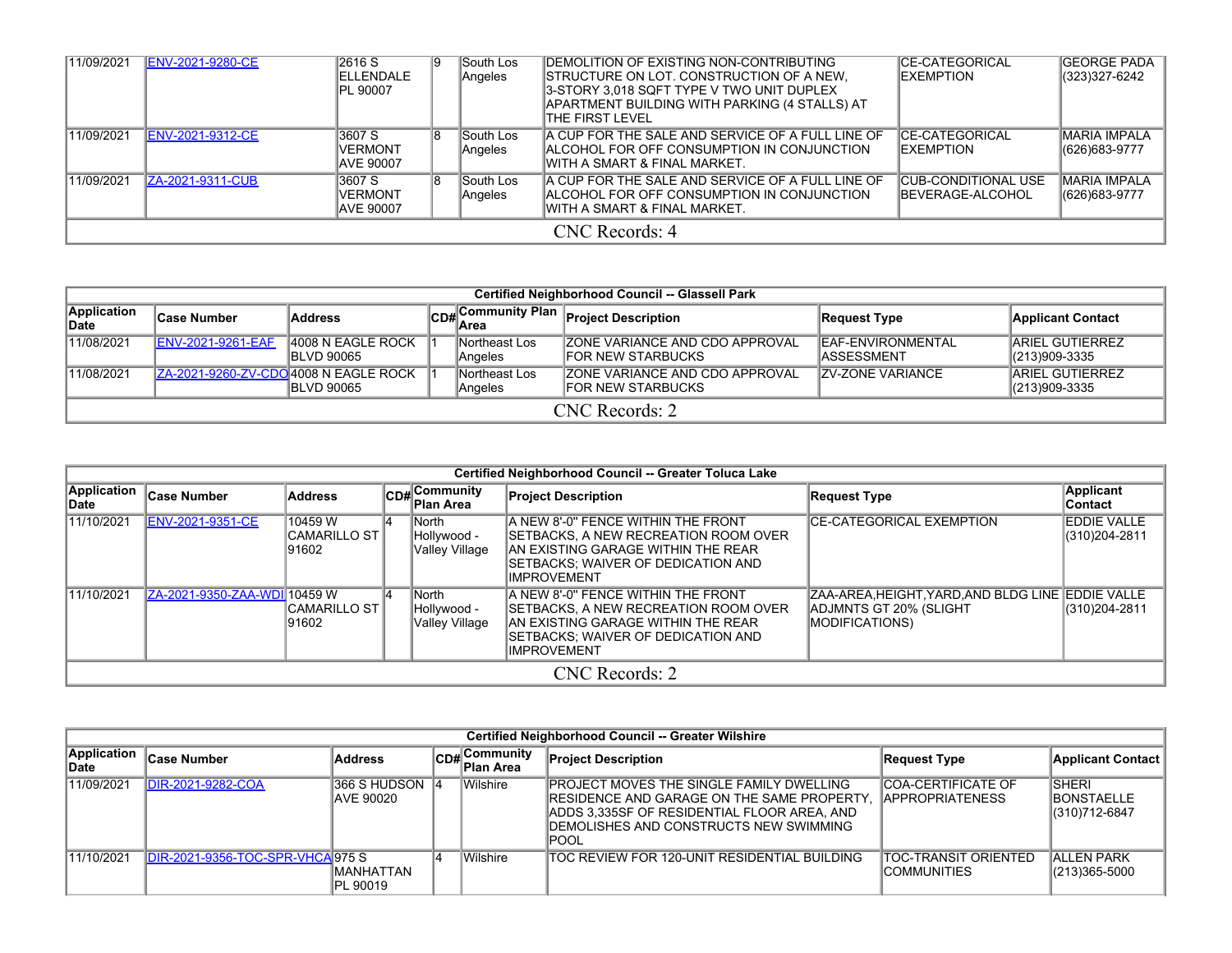| 11/09/2021     | <b>ENV-2021-9283-CE</b>  | 366 S HUDSON 4<br>IAVE 90020     |    | <b>Wilshire</b> | <b>PROJECT MOVES THE SINGLE FAMILY DWELLING</b><br>RESIDENCE AND GARAGE ON THE SAME PROPERTY.<br>ADDS 3,335SF OF RESIDENTIAL FLOOR AREA, AND<br>DEMOLISHES AND CONSTRUCTS NEW SWIMMING<br> POOL | <b>CE-CATEGORICAL</b><br><b>EXEMPTION</b>              | <b>SHERI</b><br><b>BONSTAELLE</b><br>(310)712-6847 |  |  |  |  |
|----------------|--------------------------|----------------------------------|----|-----------------|-------------------------------------------------------------------------------------------------------------------------------------------------------------------------------------------------|--------------------------------------------------------|----------------------------------------------------|--|--|--|--|
| 11/09/2021     | <b>ENV-2021-9308-CE</b>  | 5750W<br>IMELROSE AVE<br>90038   |    | Wilshire        | A CUP FOR THE SALE AND SERVICE OF A FULL LINE<br>IOF ALCOHOL FOR ONSITE CONSUMPTION WITH AN<br>IEXISTING RESTAURANT                                                                             | CE-CATEGORICAL<br><b>EXEMPTION</b>                     | <b>MATTHEW</b><br><b>INICHOLS</b><br>(213)694-3134 |  |  |  |  |
| 11/10/2021     | <b>ENV-2021-9357-EAF</b> | 975 S<br>MANHATTAN<br>PL 90019   | 14 | Wilshire        | TOC REVIEW FOR 120-UNIT RESIDENTIAL BUILDING                                                                                                                                                    | EAF-ENVIRONMENTAL<br><b>ASSESSMENT</b>                 | <b>ALLEN PARK</b><br>$(213)365 - 5000$             |  |  |  |  |
| 11/09/2021     | ZA-2021-9307-CUB         | 5750 W<br>IMELROSE AVE<br>190038 | 14 | Wilshire        | A CUP FOR THE SALE AND SERVICE OF A FULL LINE<br>IOF ALCOHOL FOR ONSITE CONSUMPTION WITH AN<br>IEXISTING RESTAURANT                                                                             | <b>CUB-CONDITIONAL USE</b><br><b>IBEVERAGE-ALCOHOL</b> | <b>MATTHEW</b><br><b>INICHOLS</b><br>(213)694-3134 |  |  |  |  |
| CNC Records: 6 |                          |                                  |    |                 |                                                                                                                                                                                                 |                                                        |                                                    |  |  |  |  |

|                      | <b>Certified Neighborhood Council -- Harbor City</b> |                                                  |    |                                |                                                                                                                                                                                                                        |                                                 |                                        |  |  |  |  |  |  |
|----------------------|------------------------------------------------------|--------------------------------------------------|----|--------------------------------|------------------------------------------------------------------------------------------------------------------------------------------------------------------------------------------------------------------------|-------------------------------------------------|----------------------------------------|--|--|--|--|--|--|
| Application<br>∣Date | <b>Case Number</b>                                   | <b>Address</b>                                   |    | $ CD#$ Community<br>∣Plan Area | <b>Project Description</b>                                                                                                                                                                                             | <b>Request Type</b>                             | <b>Applicant</b><br>Contact            |  |  |  |  |  |  |
| 11/18/2021           | CPC-2021-9522-DB-VCU-CU-SPR-HCA 1290 W               | IPACIFIC<br>ICOAST HWY<br>190710                 | 15 | Wilmington -<br>Harbor Citv    | IDEMO OF THE EXISTING STRUCTURES FOR THE<br>ICONSTRUCTION OF A MIXED-USE BLDG INCLUDING<br>1.500 SQ FT OF COMMERCIAL SPACE AND 354<br>DWELLING UNITS WITH A MAX HEIGHT OF 80 FT IN<br>THE [Q]C2-1VL & [Q]CM-1VL ZONES. | <b>IDB-DENSITY BONUS</b>                        | <b>JOEL B. MILLER</b><br>(310)433-8133 |  |  |  |  |  |  |
| 11/18/2021           | <b>IENV-2021-9523-EAF</b>                            | 1290 W<br><b>IPACIFIC</b><br>ICOAST HWY<br>90710 | 15 | Wilmington -<br>Harbor Citv    | DEMO OF THE EXISTING STRUCTURES FOR THE<br>ICONSTRUCTION OF A MIXED-USE BLDG INCLUDING<br>1.500 SQ FT OF COMMERCIAL SPACE AND 354<br>IDWELLING UNITS WITH A MAX HEIGHT OF 80 FT IN<br>THE [Q]C2-1VL & [Q]CM-1VL ZONES. | <b>IEAF-ENVIRONMENTAL</b><br><b>IASSESSMENT</b> | <b>JOEL B. MILLER</b><br>(310)433-8133 |  |  |  |  |  |  |
|                      |                                                      |                                                  |    |                                | CNC Records: 2                                                                                                                                                                                                         |                                                 |                                        |  |  |  |  |  |  |

| Certified Neighborhood Council -- Historic Cultural North |                         |                               |  |                                 |                                                                                                                                                                  |                                          |                                                               |  |  |  |  |  |
|-----------------------------------------------------------|-------------------------|-------------------------------|--|---------------------------------|------------------------------------------------------------------------------------------------------------------------------------------------------------------|------------------------------------------|---------------------------------------------------------------|--|--|--|--|--|
| Application<br><b>Date</b>                                | <b>Case Number</b>      | <b>Address</b>                |  | $\boxed{\text{CD}\#}$ Community | <b>Project Description</b>                                                                                                                                       | Request Type                             | <b>Applicant Contact</b>                                      |  |  |  |  |  |
| 11/15/2021                                                | ZA-2021-9399-ZAI 1111 W | <b>ISUNSET BLVD</b><br>190012 |  | Central City<br> North          | CONSTRUCTION OF A MIXED-USE PROJECT W/ UP TO 827 RES.<br>UNITS, INCLUDING 76 AFFORDABLE UNITS, UP TO 108-ROOM<br><b>IHOTEL AND 95.000 SF OF COMMERCIAL USES.</b> | <b>IZAI-ZA</b><br><b>INTERPRETATIONS</b> | <b>JIM RIES/ CRAIG</b><br>∥LAWSON & CO., LLC<br>(310)838-2400 |  |  |  |  |  |
|                                                           | CNC Records: 1          |                               |  |                                 |                                                                                                                                                                  |                                          |                                                               |  |  |  |  |  |

|                              | Certified Neighborhood Council -- Hollywood Studio District |                                                     |  |                                                   |                                                           |              |                          |  |  |  |  |  |  |  |
|------------------------------|-------------------------------------------------------------|-----------------------------------------------------|--|---------------------------------------------------|-----------------------------------------------------------|--------------|--------------------------|--|--|--|--|--|--|--|
| Application Date Case Number |                                                             | <b>Address</b>                                      |  | <b>CD#Community Plan Area Project Description</b> |                                                           | Request Type | <b>Applicant Contact</b> |  |  |  |  |  |  |  |
| 11/08/2021                   |                                                             | VTT-82714-HCA-1A 1121 N GOWER ST 90038 13 Hollywood |  |                                                   | DESITY BONUS OFF MENU, SPR, VTT, PAHCA-HOUSING CRISIS ACT |              |                          |  |  |  |  |  |  |  |
| CNC Records: 1               |                                                             |                                                     |  |                                                   |                                                           |              |                          |  |  |  |  |  |  |  |

**Certified Neighborhood Council -- Mar Vista**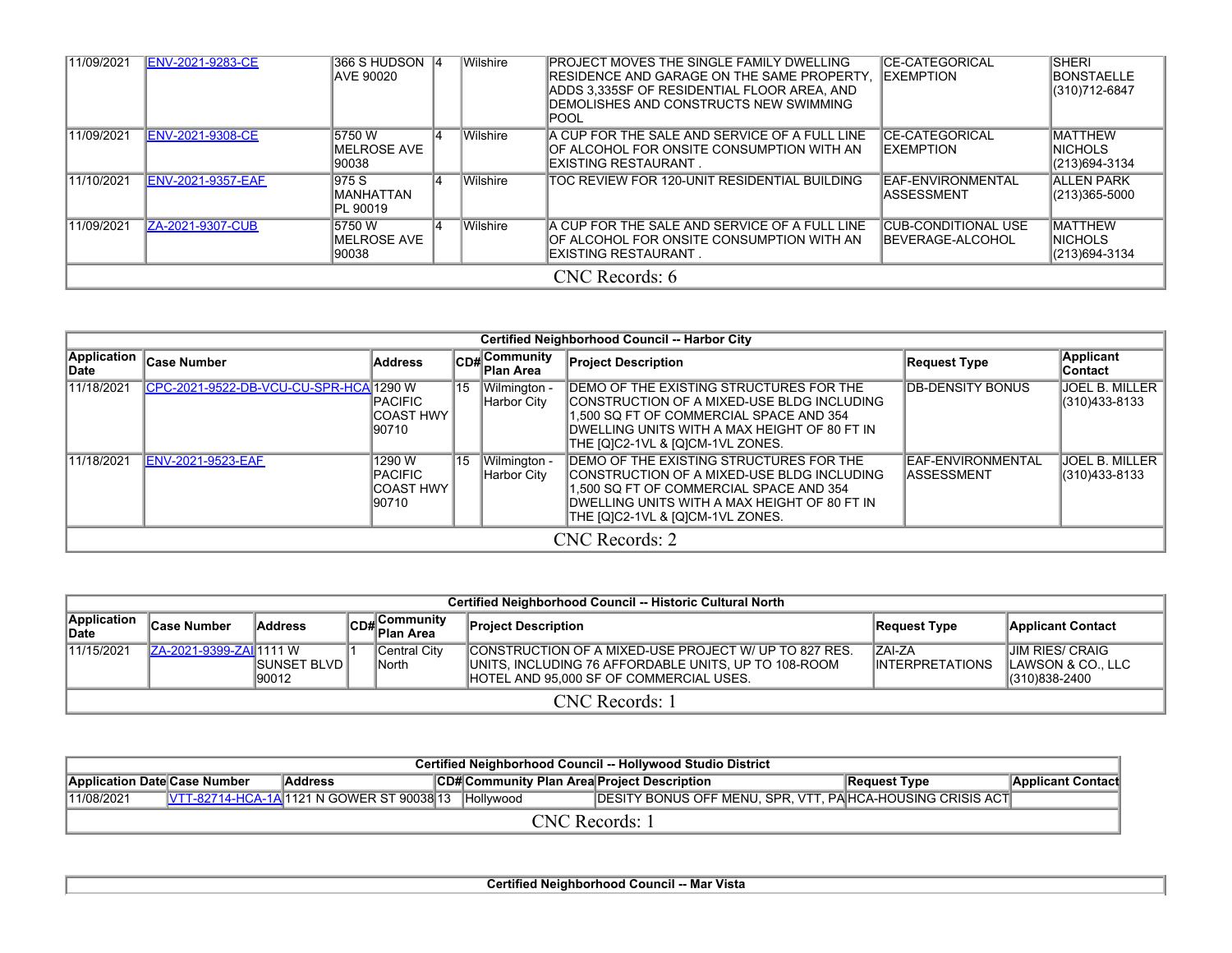| Application<br>Date | <b>Case Number</b>            | <b>Address</b>                                |                 | <b>CD#</b> Community<br>Plan Area   | <b>Project Description</b>                                                                                                                                                                                        | <b>Request Type</b>                                       | <b>Applicant</b><br><b>Contact</b>             |
|---------------------|-------------------------------|-----------------------------------------------|-----------------|-------------------------------------|-------------------------------------------------------------------------------------------------------------------------------------------------------------------------------------------------------------------|-----------------------------------------------------------|------------------------------------------------|
| 11/08/2021          | <b>ENV-2021-9266-EAF</b>      | 12757W<br><b>MITCHELL</b><br><b>AVE 90066</b> | $\overline{11}$ | Palms - Mar<br>Vista - Del<br> Rev  | DEMO EXISTING BUILDINGS AND CONSTRUCTION<br>IAND MAINTENANCE OF NEW 27 UNIT BUILDING WITH<br>PARKING AT GRADE LEVEL.                                                                                              | EAF-ENVIRONMENTAL ASSESSMENT                              | <b>ISSAC NG</b><br>(213)413-2797               |
| 11/12/2021          | <b>ENV-2021-9384-EAF</b>      | 3984 S<br><b>MEIER ST</b><br>90066            | $\overline{11}$ | Palms - Mar<br>lVista - Del<br>Rev  | DENSITY BONUS/CONDITIONAL USE/VESTED<br>TENTATIVE TRACT TO INCREASE DENSITY (30 TO 40<br>UNITS). PROVIDE COMMERCIAL PARKING LOT &<br> ACCESS/CIRCULATION FOR COMMERCIAL USES.<br>MERGE LOTS & WAIVE IMPROV/DEDIC. | EAF-ENVIRONMENTAL ASSESSMENT                              | <b>ANDREW</b><br><b>BRADY</b><br>(213)694-3108 |
| 11/12/2021          | <b>VTT-83060</b>              | 3984 S<br><b>MEIER ST</b><br>90066            | 11              | Palms - Mar<br>Vista - Del<br> Rev  | DENSITY BONUS/CONDITIONAL USE/VESTED<br>TENTATIVE TRACT TO INCREASE DENSITY (30 TO 40<br>UNITS). PROVIDE COMMERCIAL PARKING LOT &<br> ACCESS/CIRCULATION FOR COMMERCIAL USES.<br>MERGE LOTS & WAIVE IMPROV/DEDIC. | <b>IVESTING TENTATIVE TRACT</b>                           | <b>ANDREW</b><br>BRADY<br>(213)694-3108        |
| 11/08/2021          | ZA-2021-9265-ZAA              | 12757 W<br><b>MITCHELL</b><br>AVE 90066       | $\overline{11}$ | Palms - Mar<br>lVista - Del<br> Rey | DEMO EXISTING BUILDINGS AND CONSTRUCTION<br>AND MAINTENANCE OF NEW 27 UNIT BUILDING WITH LINE ADJMNTS GT 20% (SLIGHT<br>IPARKING AT GRADE LEVEL.                                                                  | ZAA-AREA, HEIGHT, YARD, AND BLDG<br><b>MODIFICATIONS)</b> | <b>ISSAC NG</b><br>(213)413-2797               |
| 11/12/2021          | ZA-2021-9385-CU-DB-HCA 3984 S | IMEIER ST<br>90066                            | $\overline{11}$ | Palms - Mar<br>lVista - Del<br>∣Rev | DENSITY BONUS/CONDITIONAL USE/VESTED<br>TENTATIVE TRACT TO INCREASE DENSITY (30 TO 40<br>UNITS). PROVIDE COMMERCIAL PARKING LOT &<br>ACCESS/CIRCULATION FOR COMMERCIAL USES.<br>MERGE LOTS & WAIVE IMPROV/DEDIC.  | <b>CU-CONDITIONAL USE</b>                                 | <b>ANDREW</b><br><b>BRADY</b><br>(213)694-3108 |
|                     |                               |                                               |                 |                                     | CNC Records: 5                                                                                                                                                                                                    |                                                           |                                                |

|                      | <b>Certified Neighborhood Council -- Mid City</b> |                                   |    |                          |                                                                                            |                   |                                      |  |  |  |  |  |  |
|----------------------|---------------------------------------------------|-----------------------------------|----|--------------------------|--------------------------------------------------------------------------------------------|-------------------|--------------------------------------|--|--|--|--|--|--|
| Application<br>∣Date | <b>Case Number</b>                                | Address                           |    | ∣CD#∣Community Plan Area | <b>Project Description</b>                                                                 | Request Type      | <b>Applicant Contact</b>             |  |  |  |  |  |  |
| 11/09/2021           | AA-2021-9285-PMLA-CN-HCA 1741 SMARVIN             | <b>JAVE 90019</b>                 | 10 | l- Leimert               | West Adams - Baldwin Hills (N) 2 UNIT CONDOMINIUMS, TWO PMLA-PARCEL MAP<br><b>ISTORIES</b> |                   | <b>ISEAN NGUYEN</b><br>(213)880-6289 |  |  |  |  |  |  |
| 11/09/2021           | <b>ENV-2021-9286-CE</b>                           | 1741 S MARVIN<br><b>AVE 90019</b> | 10 | l- Leimert               | West Adams - Baldwin Hills (N) 2 UNIT CONDOMINIUMS, TWO CE-CATEGORICAL<br><b>ISTORIES</b>  | <b>IEXEMPTION</b> | <b>ISEAN NGUYEN</b><br>(213)880-6289 |  |  |  |  |  |  |
|                      | CNC Records: 2                                    |                                   |    |                          |                                                                                            |                   |                                      |  |  |  |  |  |  |

|                      | <b>Certified Neighborhood Council -- North Westwood</b> |                            |  |                           |                                                                                                                                                                              |              |                             |  |  |  |  |  |  |  |
|----------------------|---------------------------------------------------------|----------------------------|--|---------------------------|------------------------------------------------------------------------------------------------------------------------------------------------------------------------------|--------------|-----------------------------|--|--|--|--|--|--|--|
| Application<br>∣Date | <b>Case Number</b>                                      | <b>Address</b>             |  | CD#Community<br>Plan Area | <b>Project Description</b>                                                                                                                                                   | Request Type | <b>Applicant</b><br>Contact |  |  |  |  |  |  |  |
| 11/18/2021           | ENV-2014-198-MND-REC1 10970 W LE                        | <b>ICONTE AVE</b><br>90024 |  | Westwood                  | ILADWP VAULT FOR PROJECT WILL BE REMOVING A TREE IN THE ∥MND-MITIGATED<br>PUBLIC RIGHT OF WAY. THIS WAS NOT ANALYZED/FORESEEN IN INEGATIVE DECLARATIONI<br>THE ORIGINAL MND. |              |                             |  |  |  |  |  |  |  |
|                      | CNC Records: 1                                          |                            |  |                           |                                                                                                                                                                              |              |                             |  |  |  |  |  |  |  |

|                            | South              |             |      |         |          |                     |  |  |  |  |  |  |
|----------------------------|--------------------|-------------|------|---------|----------|---------------------|--|--|--|--|--|--|
| ⊪Annli∕<br>'cation<br>Date | Numbe <sup>,</sup> | <br>aaaress | יישט | mmunitv | Pro<br>. | Tvpe<br><b>1109</b> |  |  |  |  |  |  |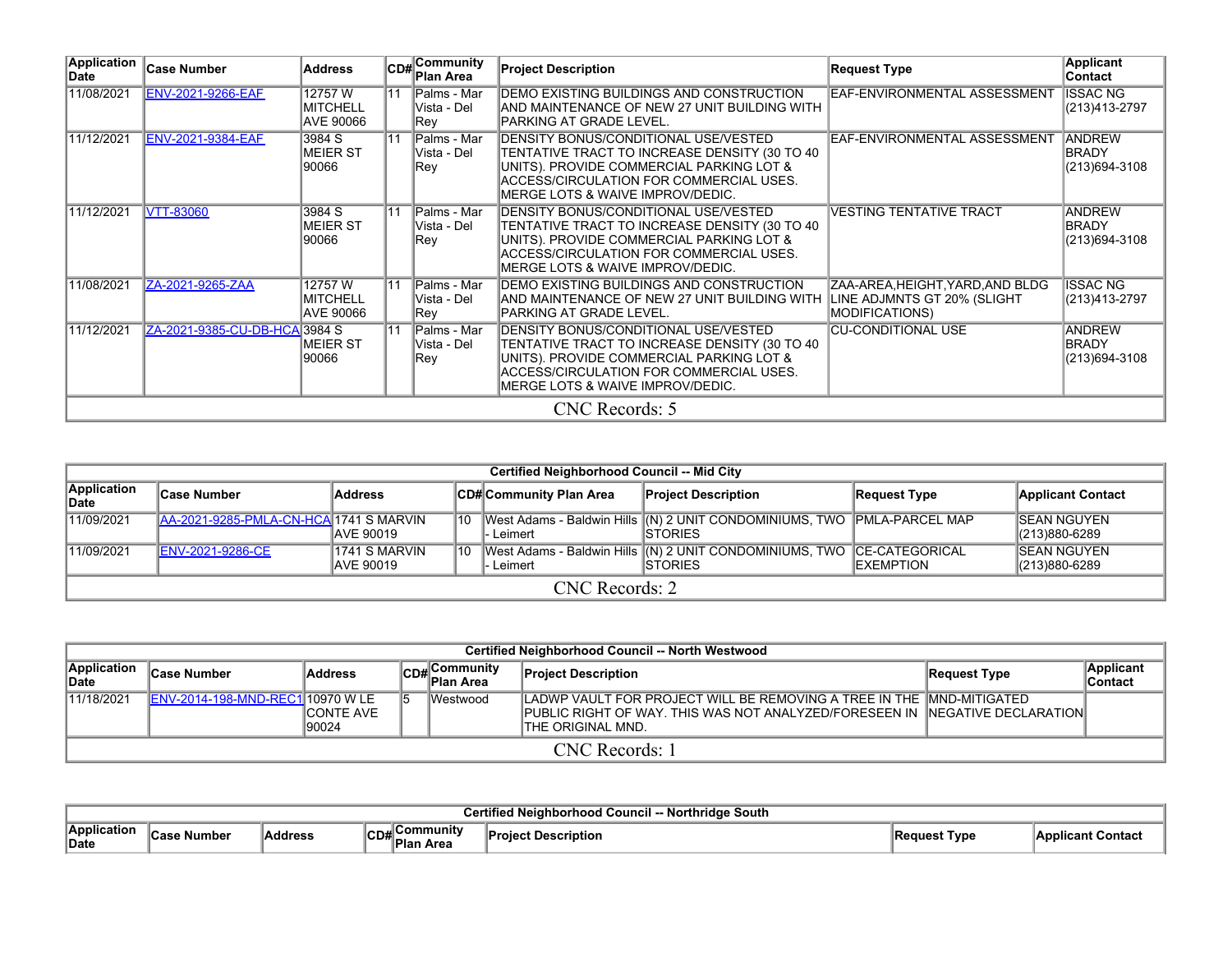| 11/19/2021 | ENV-2021-9535-CE 18355 W         | IROSCOE BLVD<br>91325             | '12 | Northridge | CONDITIONAL USE PERMIT FOR THE CONTINUED USE OF A<br>PUBLIC CHARTER SCHOOL (TK-5) FOR EXPANSION OF 279 TO 500 EXEMPTION<br>STUDENTS PER YEAR (7AM-6:30PM; M-F) | <b>ICE-CATEGORICAL</b>             | <b>VERONICA</b><br><b>BECERRA</b><br>(213) 272-4784  |  |  |  |  |
|------------|----------------------------------|-----------------------------------|-----|------------|----------------------------------------------------------------------------------------------------------------------------------------------------------------|------------------------------------|------------------------------------------------------|--|--|--|--|
| 11/19/2021 | <b>IENV-2021-9537-CE 18355 W</b> | IROSCOE BLVD<br>91325             | 12  | Northridge | ZONING VARIANCE TO ALLOW TWO (2) MONUMENT SIGNS (75 SQ. CE-CATEGORICAL<br>FT.) EACH, IN LIEU OF ALLOWED 20 SQ. FT. PER LAMC 12.21 A.7(H) EXEMPTION             |                                    | <b>VERONICA</b><br><b>IBECERRA</b><br>(213) 272-4784 |  |  |  |  |
| 11/19/2021 | ZA-2021-9534-CU                  | 18355 W<br>IROSCOE BLVD<br>91325  | 12  | Northridge | CONDITIONAL USE PERMIT FOR THE CONTINUED USE OF A<br><b>PUBLIC CHARTER SCHOOL (TK-5) FOR EXPANSION OF 279 TO 500</b><br>STUDENTS PER YEAR (7AM-6:30PM; M-F)    | <b>CU-CONDITIONAL USE VERONICA</b> | <b>IBECERRA</b><br>(213) 272-4784                    |  |  |  |  |
| 11/19/2021 | ZA-2021-9536-ZV                  | 18355 W<br>IROSCOE BLVD<br>191325 | 12  | Northridge | ZONING VARIANCE TO ALLOW TWO (2) MONUMENT SIGNS (75 SQ. ZV-ZONE VARIANCE<br>$\vert$ FT.) EACH, IN LIEU OF ALLOWED 20 SQ. FT. PER LAMC 12.21 A.7(H) $\vert$     |                                    | <b>VERONICA</b><br><b>BECERRA</b><br>(213) 272-4784  |  |  |  |  |
|            | CNC Records: 4                   |                                   |     |            |                                                                                                                                                                |                                    |                                                      |  |  |  |  |

|                      | Certified Neighborhood Council -- P.I.C.O. |                           |     |                                         |                                                                                                                                                                                                             |                                                 |                                        |  |  |  |  |  |  |
|----------------------|--------------------------------------------|---------------------------|-----|-----------------------------------------|-------------------------------------------------------------------------------------------------------------------------------------------------------------------------------------------------------------|-------------------------------------------------|----------------------------------------|--|--|--|--|--|--|
| Application<br>∣Date | <b>Case Number</b>                         | <b>Address</b>            |     | $C$ D# $C$ ommunity<br><b>Plan Area</b> | <b>Project Description</b>                                                                                                                                                                                  | <b>Request Type</b>                             | Applicant Contact                      |  |  |  |  |  |  |
| 11/10/2021           | ENV-2021-9340-CE 4972 W                    | PICO BLVD<br>90019        | 110 | <b>Wilshire</b>                         | A CONDITIONAL USE PERMIT FOR A FULL-LINE ALCOHOL<br><b>IDISPENSING FOR OFF-SITE CONSUMPTION AT AN EXISTING 800</b><br>ISQ. FT. RETAIL SPACE WITH HOURS OF OPERATION FROM 9:00<br>A.M. TO 12:00 A.M., DAILY. | <b>CE-CATEGORICAL</b><br><b>IEXEMPTION</b>      | <b>ISONIA MEKEBEB</b><br>(310)406-9502 |  |  |  |  |  |  |
| 11/10/2021           | ZA-2021-9339-CUB 4972 W                    | <b>PICO BLVD</b><br>90019 | 110 | <b>Wilshire</b>                         | A CONDITIONAL USE PERMIT FOR A FULL-LINE ALCOHOL<br><b>IDISPENSING FOR OFF-SITE CONSUMPTION AT AN EXISTING 800</b><br>ISQ. FT. RETAIL SPACE WITH HOURS OF OPERATION FROM 9:00<br>A.M. TO 12:00 A.M., DAILY. | <b>CUB-CONDITIONAL USE</b><br>IBEVERAGE-ALCOHOL | ISONIA MEKEBEB<br>(310)406-9502        |  |  |  |  |  |  |
|                      |                                            | CNC Records: 2            |     |                                         |                                                                                                                                                                                                             |                                                 |                                        |  |  |  |  |  |  |

|                      | Certified Neighborhood Council -- Pacoima |                                |  |                           |                                                                                                                                                            |                                                                                                   |                                                                                |  |  |  |  |  |
|----------------------|-------------------------------------------|--------------------------------|--|---------------------------|------------------------------------------------------------------------------------------------------------------------------------------------------------|---------------------------------------------------------------------------------------------------|--------------------------------------------------------------------------------|--|--|--|--|--|
| Application<br>∣Date | <b>Case Number</b>                        | Address                        |  | CD#Community<br>Plan Area | <b>Project Description</b>                                                                                                                                 | Request Type                                                                                      | <b>Applicant Contact</b>                                                       |  |  |  |  |  |
| 11/10/2021           | ENV-2021-9338-EAF 13000 W                 | <b>IPIERCE ST</b><br>191331    |  | Arleta -<br>Pacoima       | THE DEMOLITION OF AN EXISTING<br>IMANUFACTURING BUILDING AND<br>ICONSTRUCTION. USE. AND MAINTENANCE OF A<br>NEW 66.654 SQUARE-FOOT WAREHOUSE<br>BUILDING.  | IEAF-ENVIRONMENTAL ASSESSMENT                                                                     | <b>STEPHANIE MORK,</b><br>ICOMSTOCK REALTY<br><b>PARTNERS</b><br>(310)999-4900 |  |  |  |  |  |
| 11/10/2021           | ZA-2021-9337-ZAA                          | 13000 W<br>PIERCE ST<br>191331 |  | Arleta -<br>Pacoima       | THE DEMOLITION OF AN EXISTING<br>IMANUFACTURING BUILDING AND<br>CONSTRUCTION, USE, AND MAINTENANCE OF A  <br>NEW 66.654 SQUARE-FOOT WAREHOUSE<br>BUILDING. | ZAA-AREA, HEIGHT, YARD, AND BLDG LINE STEPHANIE MORK,<br>ADJMNTS GT 20% (SLIGHT<br>MODIFICATIONS) | <b>ICOMSTOCK REALTY</b><br><b>PARTNERS</b><br>(310)999-4900                    |  |  |  |  |  |
|                      |                                           |                                |  |                           | CNC Records: 2                                                                                                                                             |                                                                                                   |                                                                                |  |  |  |  |  |

|                            | Certified Neighborhood Council -- Park Mesa Heights |         |  |                                           |                                               |                                      |                                           |  |  |  |  |  |  |
|----------------------------|-----------------------------------------------------|---------|--|-------------------------------------------|-----------------------------------------------|--------------------------------------|-------------------------------------------|--|--|--|--|--|--|
| Application<br><b>Date</b> | Case Number                                         | Address |  | ∥CD#∣Communitv Plan Area                  | <b>Project Description</b>                    | Request Type                         | <b>Applicant Contact</b>                  |  |  |  |  |  |  |
| 11/08/2021                 | ENV-2021-9272-CE 5759 S 11TH AVE                    | 90043   |  | IWest Adams - Baldwin Hills -<br>∣Leimert | <b>JOUTDOOR POCKET PARK</b><br><b>IMUSEUM</b> | ICE-CATEGORICAL<br><b>IEXEMPTION</b> | <b>IDRAKE HAWTHORNE</b><br>(213) 270-8511 |  |  |  |  |  |  |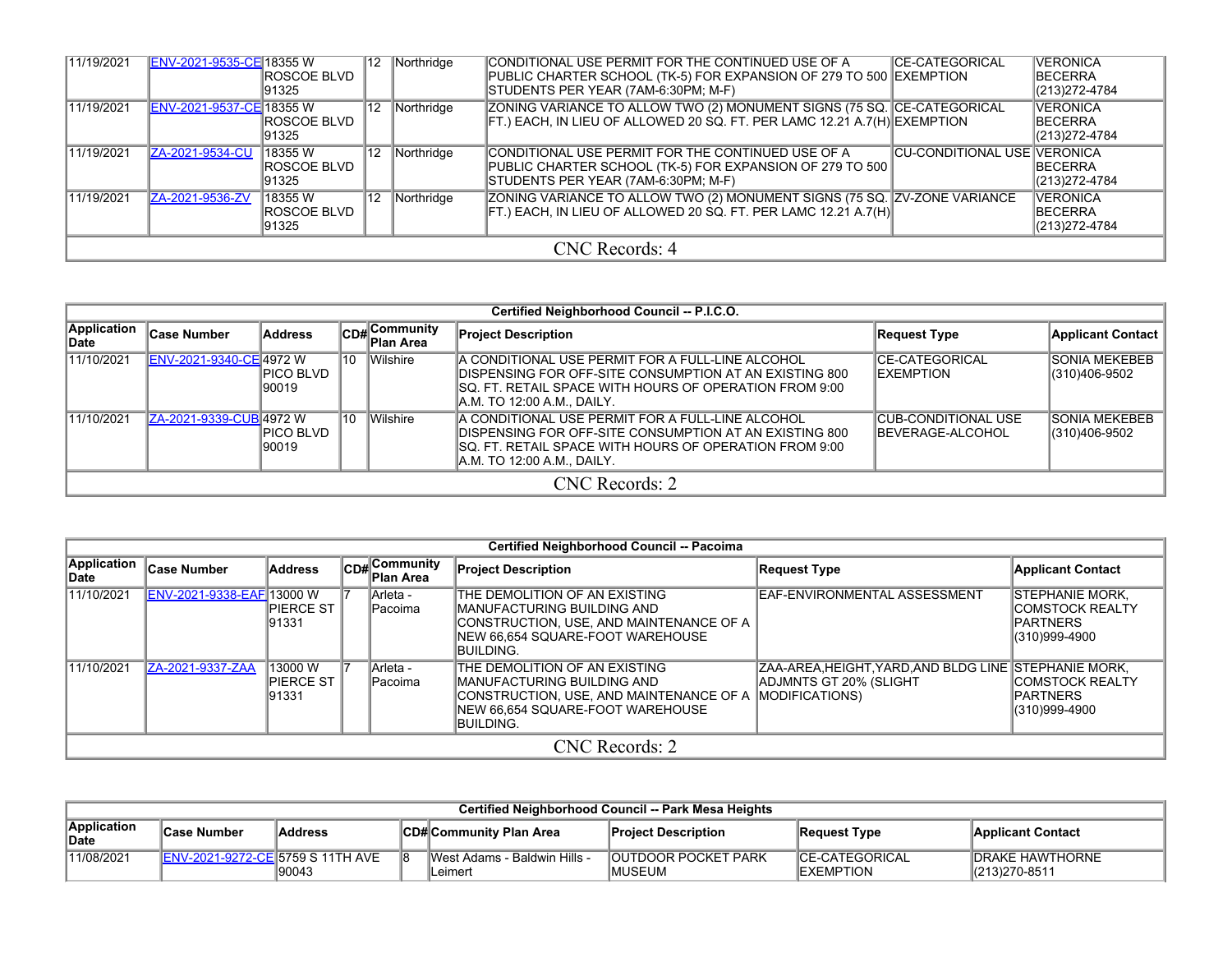| 11/08/2021 | 15759 S 11TH AVE<br>90043 | 18 | Baldwin Hills<br>West Adams -<br>Leimert | <b>JOUTDOOR POCKET PARK</b><br><b>IMUSEUM</b> | <b>IZV-ZONE VARIANCE</b> | <b>IDRAKE HAWTHORNE</b><br>(213) 270-8511 |
|------------|---------------------------|----|------------------------------------------|-----------------------------------------------|--------------------------|-------------------------------------------|
|            |                           |    | `NL                                      | Records:                                      |                          |                                           |

|                      | <b>Certified Neighborhood Council -- Silver Lake</b>                                                                                            |                            |    |                                                                      |                      |                                             |                                        |  |  |  |  |  |
|----------------------|-------------------------------------------------------------------------------------------------------------------------------------------------|----------------------------|----|----------------------------------------------------------------------|----------------------|---------------------------------------------|----------------------------------------|--|--|--|--|--|
| Application<br>∣Date | <b>Address</b><br><b>CD#Community Plan Area</b><br><b>Project Description</b><br><b>Applicant Contact</b><br><b>Case Number</b><br>Request Type |                            |    |                                                                      |                      |                                             |                                        |  |  |  |  |  |
| 11/09/2021           | AA-2021-9293-PMLA-CN-HCA NONE NONE                                                                                                              | 197936                     | 13 | Silver Lake - Echo Park - Elysian   TWO (N) 3-STORY<br><b>Vallev</b> | <b>ICONDOMINIUMS</b> | <b>PMLA-PARCEL MAP</b>                      | <b>HOA "SEAN</b><br>(213)880-6289      |  |  |  |  |  |
| 11/09/2021           | ENV-2021-9294-CE                                                                                                                                | <b>INONE NONE</b><br>97936 | 13 | Silver Lake - Echo Park - Elysian TWO (N) 3-STORY<br><b>Vallev</b>   | <b>ICONDOMINIUMS</b> | <b>ICE-CATEGORICAL</b><br><b>IEXEMPTION</b> | <b>HOA "SEAN</b><br>$ (213)880 - 6289$ |  |  |  |  |  |
|                      | CNC Records: 2                                                                                                                                  |                            |    |                                                                      |                      |                                             |                                        |  |  |  |  |  |

|                      | <b>Certified Neighborhood Council -- South Central</b> |                                   |    |                              |                                                                                                       |                                             |                                       |  |  |  |  |  |  |
|----------------------|--------------------------------------------------------|-----------------------------------|----|------------------------------|-------------------------------------------------------------------------------------------------------|---------------------------------------------|---------------------------------------|--|--|--|--|--|--|
| Application<br>∣Date | <b>Case Number</b>                                     | <b>Address</b>                    |    | ∣Community<br>lCD# Plan Area | <b>Project Description</b>                                                                            | Request Type                                | <b>Applicant Contact</b>              |  |  |  |  |  |  |
| 11/15/2021           | ENV-2021-9412-CE 2311 S MAIN                           | IST 90007                         | 19 | Southeast Los<br>Angeles     | CHANGE OF USE OF AN EXISTING WAREHOUSE TO A<br><b>IPROPOSED WAREHOUSE AND CHURCH IN THE M1-2 ZONE</b> | <b>ICE-CATEGORICAL</b><br><b>IEXEMPTION</b> | <b>THOMAS FLORES</b><br>(323)439-9064 |  |  |  |  |  |  |
| 11/15/2021           | IZA-2021-9411-CU                                       | $2311$ S MAIN<br><b>IST 90007</b> | 19 | Southeast Los<br>Angeles     | CHANGE OF USE OF AN EXISTING WAREHOUSE TO A<br><b>IPROPOSED WAREHOUSE AND CHURCH IN THE M1-2 ZONE</b> | <b>CU-CONDITIONAL USE</b>                   | <b>THOMAS FLORES</b><br>(323)439-9064 |  |  |  |  |  |  |
|                      | $CNC$ Records: 2                                       |                                   |    |                              |                                                                                                       |                                             |                                       |  |  |  |  |  |  |

|                                   |                               |                                                |    |                                                    | <b>Certified Neighborhood Council -- South Robertson</b>                                                                                                                                                                       |                                                                                                               |                                      |
|-----------------------------------|-------------------------------|------------------------------------------------|----|----------------------------------------------------|--------------------------------------------------------------------------------------------------------------------------------------------------------------------------------------------------------------------------------|---------------------------------------------------------------------------------------------------------------|--------------------------------------|
| <b>Application</b><br><b>Date</b> | <b>Case Number</b>            | <b>Address</b>                                 |    | CD#Community<br>∣Plan Area                         | <b>Project Description</b>                                                                                                                                                                                                     | <b>Request Type</b>                                                                                           | <b>Applicant</b><br>Contact          |
| 11/18/2021                        | CPC-2021-9506-CPIO-SP-SPR-WDI | 8829 W<br>INATIONAL<br><b>BLVD 90034</b>       | 10 | West Adams -<br><b>Baldwin Hills -</b><br>lLeimert | DEMO OF THE EXISTING STRUCTURES FOR<br>CONSTRUCTION OF 369.000 SQ FT 4 TO 5-STORY<br>OFFICE BUILDING 56 TO 75 FEET TALL W/3<br>LEVELS OF SUBTERRANEAN PARKING IN THE<br>EXPOSITION CORRIDOR TNP AND C2-2D-CPIO<br><b>ZONE</b>  | <b>CPIO-COMMUNITY PLAN</b><br><b>IMPLEMENTATION OVERLAY</b><br><b>IAMENDMENT AND</b><br><b>IESTABLISHMENT</b> | <b>MATT DZUREC</b><br>(310) 254-9052 |
| 11/18/2021                        | ENV-2021-9507-EIR             | 8829 W<br><b>NATIONAL</b><br><b>BLVD 90034</b> | 10 | West Adams -<br><b>Baldwin Hills -</b><br>lLeimert | DEMO OF THE EXISTING STRUCTURES FOR<br>CONSTRUCTION OF 369.000 SQ FT 4 TO 5-STORY<br>OFFICE BUILDING 56 TO 75 FEET TALL W/3<br>LEVELS OF SUBTERRANEAN PARKING IN THE<br>EXPOSITION CORRIDOR TNP AND C2-2D-CPIO<br><b>IZONE</b> | IEIR-ENVIRONMENTAL IMPACT<br><b>REPORT</b>                                                                    | <b>MATT DZUREC</b><br>(310) 254-9052 |
|                                   |                               |                                                |    |                                                    | <b>CNC</b> Records: 2                                                                                                                                                                                                          |                                                                                                               |                                      |

|                            | City<br>Studio<br>Council |        |                                                           |                    |             |                  |  |  |  |  |  |
|----------------------------|---------------------------|--------|-----------------------------------------------------------|--------------------|-------------|------------------|--|--|--|--|--|
| <b>Application</b><br>Date |                           | ddress | <sup>.</sup> Plan<br>Community<br>ື<br>AR.<br>™ש<br>∣Area | <b>Description</b> | Type<br>ucə | 'Applicant<br>wu |  |  |  |  |  |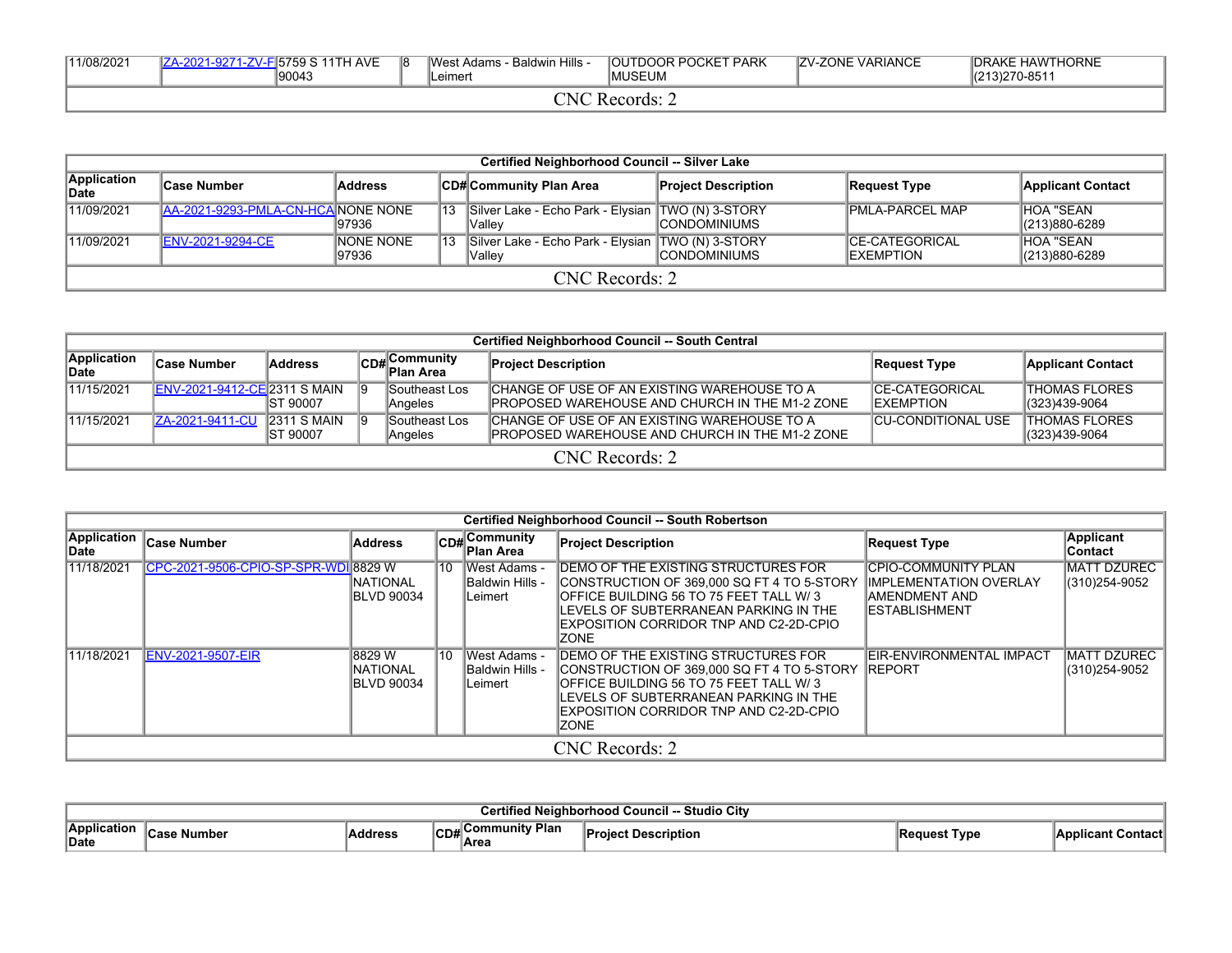| 11/17/2021 | <b>ENV-2021-9478-EAF</b>             | 11611 W<br>VENTURA<br><b>IBLVD 91604</b> | <b>Sherman Oaks -</b><br>Studio City - Toluca<br>Lake - Cahuenga<br>Pass | CONSTRUCTION OF A NEW 5-STORY 129 UNIT<br>ISENIOR HOUSING. 25 UNIT LICENSED<br>IALZHEIMERS CARE HOUSING. AND 16 SMALL LOT<br><b>TOWNHOMES</b>                                                      | EAF-ENVIRONMENTAL<br><b>IASSESSMENT</b>    | JAMES D.<br><b>IRIVARD</b><br>(509)944-4555         |
|------------|--------------------------------------|------------------------------------------|--------------------------------------------------------------------------|----------------------------------------------------------------------------------------------------------------------------------------------------------------------------------------------------|--------------------------------------------|-----------------------------------------------------|
| 11/17/2021 | <b>VTT-83460-SL</b>                  | 11611W<br>VENTURA<br><b>IBLVD 91604</b>  | <b>Sherman Oaks -</b><br>Studio City - Toluca<br>Lake - Cahuenga<br>Pass | VESTING TENTATIVE TRACT MAP FOR THE<br><b>PURPOSES OF CREATING 19 GROUND LOTS, ONE SUBDIVISION</b><br>GROUND LOT FOR THE MAIN BUILDING, 17 FOR<br>ISMALL LOT TOWNHOMES AND 1 FOR A POCKET<br>IPARK | <b>SL-SMALL LOT</b>                        | <b>JESSICA</b><br><b>IPAKDAMAN</b><br>(818)716-2789 |
| 11/17/2021 | ZA-2021-9477-ELD-CUB-SPP-SPR 11611 W | VENTURA<br><b>IBLVD 91604</b>            | Sherman Oaks -<br>Studio City - Toluca<br>Lake - Cahuenga<br>Pass        | CONSTRUCTION OF A NEW 5-STORY 129 UNIT<br>ISENIOR HOUSING. 25 UNIT LICENSED<br>IALZHEIMERS CARE HOUSING. AND 16 SMALL LOT<br><b>TOWNHOMES</b>                                                      | <b>ELD-ELDER CARE</b><br><b>FACILITIES</b> | JAMES D.<br><b>IRIVARD</b><br>(509)944-4555         |
|            |                                      |                                          |                                                                          | CNC Records: 3                                                                                                                                                                                     |                                            |                                                     |

|                      | Certified Neighborhood Council -- Valley Village |                                     |  |                                     |                                                                                                        |                           |                                         |  |  |  |  |  |
|----------------------|--------------------------------------------------|-------------------------------------|--|-------------------------------------|--------------------------------------------------------------------------------------------------------|---------------------------|-----------------------------------------|--|--|--|--|--|
| Application<br>∣Date | ∣Case Number                                     | Address                             |  | <b>CD#</b><br>CD# Community Plan    | <b>Project Description</b>                                                                             | <b>Request Type</b>       | <b>Applicant Contact</b>                |  |  |  |  |  |
| 11/16/2021           | <b>IDIR-2021-9453-SPP-HCA 5241 N AGNES</b> 2     | <b>IAVE 91607</b>                   |  | North Hollywood -<br>Valley Village | VALLEY VILLAGE SPECIFIC PLAN REVIEW SPP-SPECIFIC PLAN PROJECT<br><b>FOR TWO NEW DUPLEX BUILDINGS.</b>  | <b>IPERMIT COMPLIANCE</b> | <b>BRANDON BUXBAUM</b><br>(323)967-0250 |  |  |  |  |  |
| 11/16/2021           | <b>ENV-2021-9454-CE</b>                          | 5241 N AGNES 2<br><b>IAVE 91607</b> |  | North Hollywood -<br>Valley Village | VALLEY VILLAGE SPECIFIC PLAN REVIEW ICE-CATEGORICAL EXEMPTION<br><b>IFOR TWO NEW DUPLEX BUILDINGS.</b> |                           | <b>BRANDON BUXBAUM</b><br>(323)967-0250 |  |  |  |  |  |
|                      |                                                  |                                     |  |                                     | $CNC$ Records: 2                                                                                       |                           |                                         |  |  |  |  |  |

|                     |                                           |                                            |                 |                            | <b>Certified Neighborhood Council -- Venice</b>                                                                                                                                                                 |                                                 |                                                     |
|---------------------|-------------------------------------------|--------------------------------------------|-----------------|----------------------------|-----------------------------------------------------------------------------------------------------------------------------------------------------------------------------------------------------------------|-------------------------------------------------|-----------------------------------------------------|
| Application<br>Date | <b>Case Number</b>                        | <b>Address</b>                             |                 | CD#Community<br>∣Plan Area | <b>Project Description</b>                                                                                                                                                                                      | <b>Request Type</b>                             | <b>Applicant Contact</b>                            |
| 11/17/2021          | <b>DIR-2019-7545-BSA-1A</b>               | 29E<br><b>WINDWARD</b><br><b>AVE 90291</b> | $\overline{11}$ | <b>Venice</b>              | BUILDING AND SAFETY PERMIT APPEAL FOR<br>DBS-190117-DCP                                                                                                                                                         | <b>BSA-BUILDING AND</b><br>SAFETY APPEAL TO ZA  |                                                     |
| 11/18/2021          | DIR-2021-9496-CDP                         | 2410 S GRAND<br>ICL 90291                  | $\overline{11}$ | <b>Venice</b>              | RENOVATION AND ADDITION TO EXISTING SINGLE-FAMILY<br>RESIDENCE WITH ATTACHED GARAGE                                                                                                                             | <b>CDP-COASTAL</b><br><b>DEVELOPMENT PERMIT</b> | <b>AUSTIN PETERS</b><br>(949)916-4800               |
| 11/18/2021          | <b>DIR-2021-9513-CDP-SPP 931 E NOWITA</b> | PL 90291                                   | 11              | Venice                     | REMODEL 978SF, SINGLE STORY SFR, NEW SECOND STORY CDP-COASTAL<br>ADDITION OF 730SF. FOR A TOTAL FLOOR AREA OF 2,025SF. DEVELOPMENT PERMIT<br>BUILDING HEIGHT CHANGE FOM 14' TO 27'-1"IN THE R2-1<br><b>ZONE</b> |                                                 | DANIELLE<br><b>SHAFFNER</b><br>(424)835-4338        |
| 11/19/2021          | <b>DIR-2021-9582-CDP-MEL 406 E ROSE</b>   | <b>AVE 90291</b>                           | $\overline{11}$ | Venice                     | CONVERSION OF 406 SQ FT OF AN EXISTING 3,110 SQ FT<br>TRIPLEX INTO AN ADU LOCATED IN THE VENICE COASTAL<br>IZONE AND C4-1 ZONE.                                                                                 | <b>CDP-COASTAL</b><br>DEVELOPMENT PERMIT        | <b>JARED JOHNSON</b><br>(310)838-0180               |
| 11/18/2021          | <b>ENV-2021-9497-CE</b>                   | 2410 S GRAND<br>ICL 90291                  | 11              | Venice                     | RENOVATION AND ADDITION TO EXISTING SINGLE-FAMILY<br>RESIDENCE WITH ATTACHED GARAGE                                                                                                                             | <b>CE-CATEGORICAL</b><br><b>EXEMPTION</b>       | <b>AUSTIN PETERS</b><br>(949)916-4800               |
| 11/18/2021          | <b>ENV-2021-9514-CE</b>                   | 931 E NOWITA<br>PL 90291                   | 11              | <b>Venice</b>              | REMODEL 978SF, SINGLE STORY SFR, NEW SECOND STORY ICE-CATEGORICAL<br>ADDITION OF 730SF. FOR A TOTAL FLOOR AREA OF 2,025SF.<br>BUILDING HEIGHT CHANGE FOM 14' TO 27'-1"IN THE R2-1<br><b>ZONE</b>                | <b>IEXEMPTION</b>                               | <b>DANIELLE</b><br><b>SHAFFNER</b><br>(424)835-4338 |
| 11/19/2021          | <b>ENV-2021-9583-CE</b>                   | <b>406 E ROSE</b><br>AVE 90291             | $\overline{11}$ | Venice                     | CONVERSION OF 406 SQ FT OF AN EXISTING 3,110 SQ FT<br>TRIPLEX INTO AN ADU LOCATED IN THE VENICE COASTAL<br>ZONE AND C4-1 ZONE.                                                                                  | <b>CE-CATEGORICAL</b><br><b>EXEMPTION</b>       | <b>JARED JOHNSON</b><br>(310)838-0180               |
|                     |                                           |                                            |                 |                            | CNC Records: 7                                                                                                                                                                                                  |                                                 |                                                     |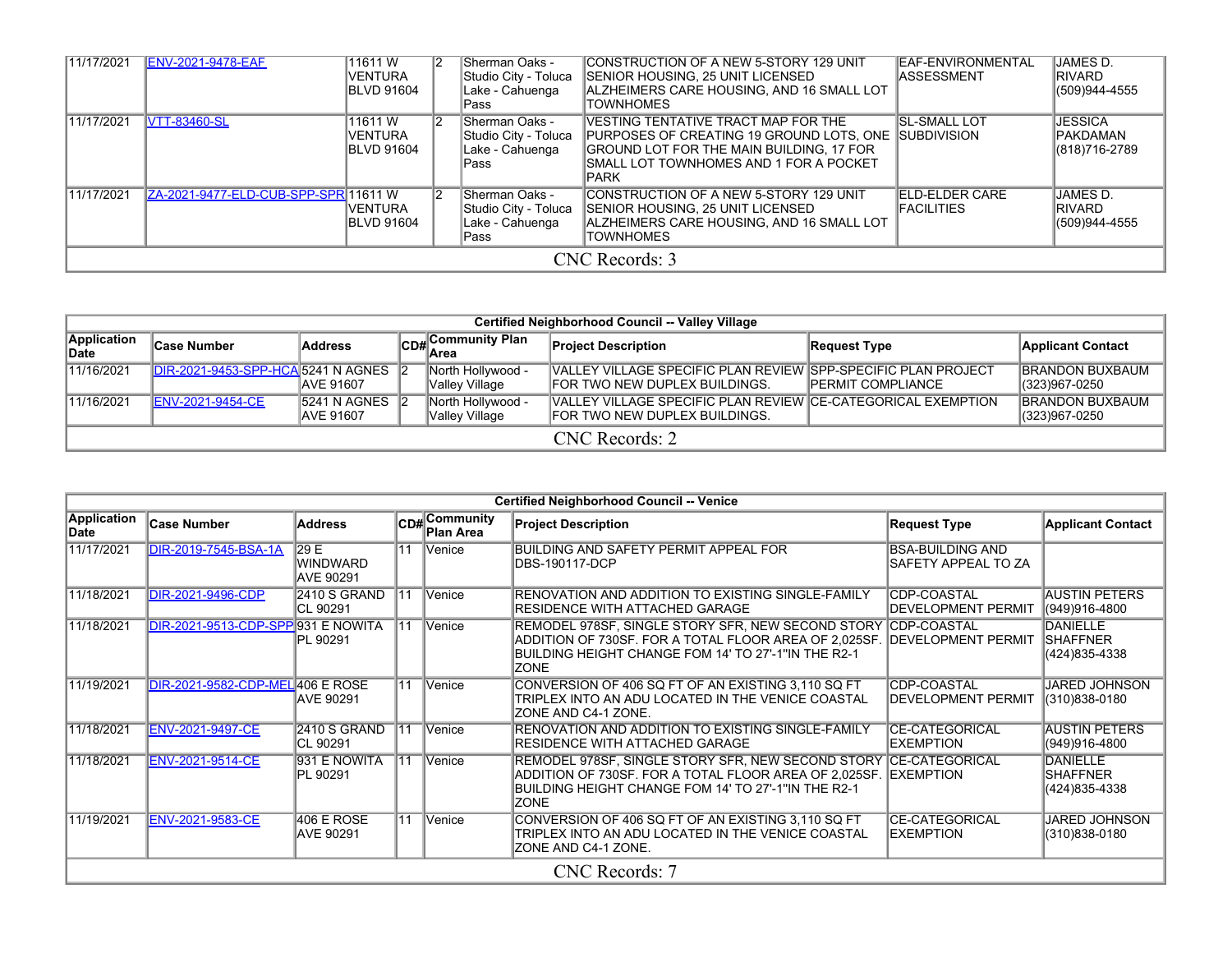|                                                        | Certified Neighborhood Council -- West Los Angeles Sawtelle |                                          |    |                                                        |                                                                                          |                                             |                                                  |  |  |  |  |  |  |  |  |  |  |  |
|--------------------------------------------------------|-------------------------------------------------------------|------------------------------------------|----|--------------------------------------------------------|------------------------------------------------------------------------------------------|---------------------------------------------|--------------------------------------------------|--|--|--|--|--|--|--|--|--|--|--|
| Application<br>∣Case Number<br><b>Address</b><br>∣Date |                                                             |                                          |    | $ CD_{\#} $ Community Plan $ _{\mathsf{P}}$ .<br>⊺Area | <b>Project Description</b>                                                               | Request Type                                | <b>Applicant Contact</b>                         |  |  |  |  |  |  |  |  |  |  |  |
| 11/19/2021                                             | AA-2021-9576-PMLA 1920 S BARRY                              | <b>JAVE 90025</b>                        | 11 |                                                        | West Los Angeles PARCEL MAP FOR FOUR (4) DETACHED<br>CONDOMINIUM UNITS IN THE R2-1 ZONE. | <b>PMLA-PARCEL MAP</b>                      | <b>ALI HESHMATI</b><br>$\parallel$ (310)210-2431 |  |  |  |  |  |  |  |  |  |  |  |
| 11/19/2021                                             | <b>ENV-2021-9577-CE</b>                                     | <b>1920 S BARRY</b><br><b>JAVE 90025</b> | 11 |                                                        | West Los Angeles PARCEL MAP FOR FOUR (4) DETACHED<br>CONDOMINIUM UNITS IN THE R2-1 ZONE. | <b>ICE-CATEGORICAL</b><br><b>IEXEMPTION</b> | <b>ALI HESHMATI</b><br>$ (310)210-2431$          |  |  |  |  |  |  |  |  |  |  |  |
|                                                        |                                                             |                                          |    |                                                        | CNC Records: 2                                                                           |                                             |                                                  |  |  |  |  |  |  |  |  |  |  |  |

|                      |                                            |                                               |    |                                  | Certified Neighborhood Council -- Wilshire Center-Koreatown                                                                                                             |                                             |                                    |
|----------------------|--------------------------------------------|-----------------------------------------------|----|----------------------------------|-------------------------------------------------------------------------------------------------------------------------------------------------------------------------|---------------------------------------------|------------------------------------|
| Application<br>∣Date | <b>Case Number</b>                         | <b>Address</b>                                |    | CD#Community<br><b>Plan Area</b> | <b>Project Description</b>                                                                                                                                              | <b>Request Type</b>                         | <b>Applicant</b><br>Contact        |
| 11/18/2021           | DIR-2021-9530-TOC-SPR-VHCA                 | 1926 S<br><b>KINGSLEY</b><br>IDR 90006        | 10 | Wilshire                         | ICONSTRUCTION OF A NEW SEVEN- STORY 89 UNIT<br>MULTI-FAMILY TOC BUILDING WITH 133 PARKING<br>STALLS AND 9 ELI UNITS SET ASIDE                                           | ITOC-TRANSIT ORIENTED<br><b>COMMUNITIES</b> | <b>JANET NASS</b><br>(310)740-2030 |
| 11/10/2021           | <b>ENV-2021-9346-EAF</b>                   | 3800 W 6TH<br>IST 90020                       | 10 | <b>Wilshire</b>                  | CONSTRUCTION, USE AND MAINTENANCE OF AN<br>8-STORY MIXED USE 301 UNIT APARTMENT<br>BUILDING, WITH 6,400SF OF COMMERCIAL SPACE<br>OVER ONE LEVEL OF SUBTERRANEAN PARKING | EAF-ENVIRONMENTAL<br>IASSESSMENT            | <b>JT KIM</b><br>(213)908-5634     |
| 11/18/2021           | <b>ENV-2021-9531-EAF</b>                   | 1926 S<br><b>KINGSLEY</b><br><b>IDR 90006</b> | 10 | Wilshire                         | CONSTRUCTION OF A NEW SEVEN- STORY 89 UNIT<br>MULTI-FAMILY TOC BUILDING WITH 133 PARKING<br>STALLS AND 9 ELI UNITS SET ASIDE                                            | EAF-ENVIRONMENTAL<br>IASSESSMENT            | <b>JANET NASS</b><br>(310)740-2030 |
| 11/10/2021           | ZA-2021-9345-TOC-ZAA-CU-SPR-HCA 3800 W 6TH | <b>IST 90020</b>                              | 10 | Wilshire                         | CONSTRUCTION, USE AND MAINTENANCE OF AN<br>8-STORY MIXED USE 301 UNIT APARTMENT<br>BUILDING, WITH 6,400SF OF COMMERCIAL SPACE<br>OVER ONE LEVEL OF SUBTERRANEAN PARKING | <b>TOC-TRANSIT ORIENTED</b><br>COMMUNITIES  | JT KIM<br>(213)908-5634            |
|                      |                                            |                                               |    |                                  | CNC Records: 4                                                                                                                                                          |                                             |                                    |

|                      |                                     |                                         |    |                                                            | Certified Neighborhood Council -- Woodland Hills-Warner Center                                                                                                       |                                             |                                                    |
|----------------------|-------------------------------------|-----------------------------------------|----|------------------------------------------------------------|----------------------------------------------------------------------------------------------------------------------------------------------------------------------|---------------------------------------------|----------------------------------------------------|
| Application<br>∣Date | <b>Case Number</b>                  | Address                                 |    | CD# Community Plan<br>lArea                                | <b>Project Description</b>                                                                                                                                           | <b>Request Type</b>                         | <b>Applicant Contact</b>                           |
| 11/12/2021           | DIR-2021-9388-DRB-SPP-MSP 4810 N    | <b>IGALENDO ST</b><br>191364            |    | Canoga Park -<br>Hills - West Hills                        | (N) 2-STORY SFD WITH ATTACHED GARAGE,<br>Winnetka - Woodland LATTACHED ADU IN THE MULHOLLAND SCENIC<br><b>PARKWAY OUTER CORRIDOR AND GIRARD</b><br>TRACT.            | <b>DRB-DESIGN REVIEW</b><br><b>IBOARD</b>   | <b>LUFTI SOTERY</b><br>(213) 631-6131              |
| 11/16/2021           | DIR-2021-9426-DRB-SPP-MSP NONE NONE | 98050                                   |    | Canoga Park -<br>Winnetka - Woodland<br>Hills - West Hills | CONSTRUCTION OF A (N) 2 STORY SFD                                                                                                                                    | <b>IDRB-DESIGN REVIEW</b><br>IBOARD         | <b>DAVID SOLOMON</b><br>(818) 219-8210             |
| 11/09/2021           | <b>ENV-2021-9301-CE</b>             | 22001 W<br>VENTURA<br><b>BLVD 91364</b> | 13 | Canoga Park -<br>Hills - West Hills                        | A CUP FOR THE SALE AND SERVICE OF A FULL CE-CATEGORICAL<br>Winnetka - Woodland LINE OF ALCOHOL FOR OFFSITE<br>CONSUMPTION IN CONJUNCTION WITH A 4,893<br>ISF. MARKET | <b>IEXEMPTION</b>                           | <b>STEPHEN</b><br><b>JAMIESON</b><br>(310)822-9848 |
| 11/12/2021           | ENV-2021-9389-CE                    | 14810 N<br><b>GALENDO ST</b><br>91364   |    | Canoga Park -<br>Hills - West Hills                        | IN) 2-STORY SFD WITH ATTACHED GARAGE,<br>Winnetka - Woodland HATTACHED ADU IN THE MULHOLLAND SCENIC<br><b>PARKWAY OUTER CORRIDOR AND GIRARD</b><br>TRACT             | <b>ICE-CATEGORICAL</b><br><b>IEXEMPTION</b> | <b>LUFTI SOTERY</b><br>(213)631-6131               |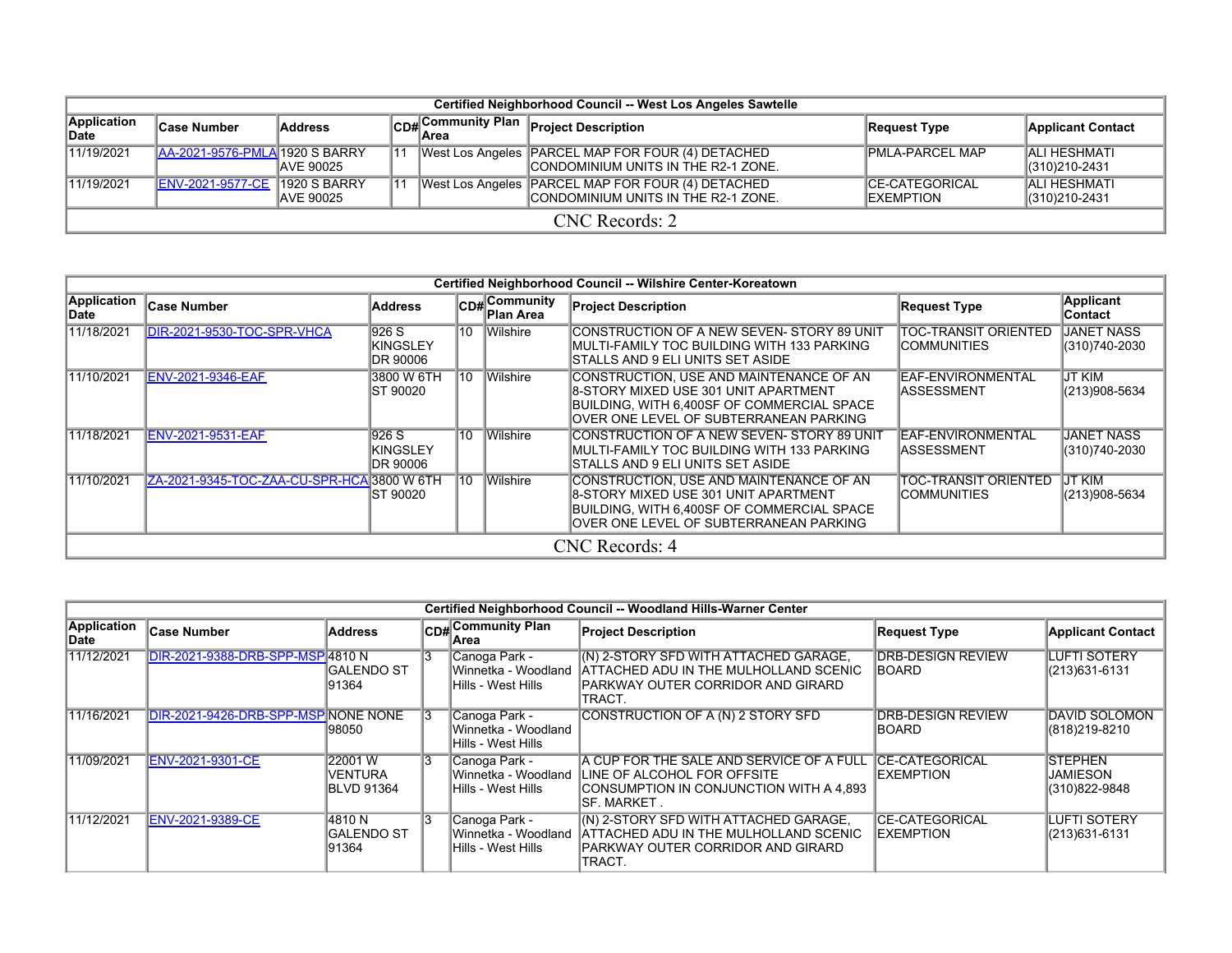| 11/16/2021     | <b>ENV-2021-9427-CE</b> | <b>NONE NONE</b><br>198050                       |  | Canoga Park -<br>Winnetka - Woodland<br>lHills - West Hills | CONSTRUCTION OF A (N) 2 STORY SFD                                                                                                                                         | <b>ICE-CATEGORICAL</b><br><b>IEXEMPTION</b> | <b>DAVID SOLOMON</b><br>$ (818)219-8210$            |  |
|----------------|-------------------------|--------------------------------------------------|--|-------------------------------------------------------------|---------------------------------------------------------------------------------------------------------------------------------------------------------------------------|---------------------------------------------|-----------------------------------------------------|--|
| 11/09/2021     | <b>ZA-2021-9299-CUB</b> | 22001 W<br><b>IVENTURA</b><br><b>IBLVD 91364</b> |  | Canoga Park -<br>lHills - West Hills                        | A CUP FOR THE SALE AND SERVICE OF A FULL CUB-CONDITIONAL USE<br>Winnetka - Woodland LLINE OF ALCOHOL FOR OFFSITE<br>CONSUMPTION IN CONJUNCTION WITH A 4.893<br>ISF MARKET | BEVERAGE-ALCOHOL                            | <b>ISTEPHEN</b><br><b>JAMIESON</b><br>(310)822-9848 |  |
| CNC Records: 6 |                         |                                                  |  |                                                             |                                                                                                                                                                           |                                             |                                                     |  |

| <b>Certified Neighborhood Council -- None</b>                                                                   |  |  |  |  |
|-----------------------------------------------------------------------------------------------------------------|--|--|--|--|
| Application Date Case Number Address CD# Community Plan Area Project Description Request Type Applicant Contact |  |  |  |  |
| CNC Records: 0                                                                                                  |  |  |  |  |

| <b>Certified Neighborhood Council -- Unknown</b> |                             |                                |  |                                       |                                                                                                                                                                                                                                 |                                             |                                                                                               |
|--------------------------------------------------|-----------------------------|--------------------------------|--|---------------------------------------|---------------------------------------------------------------------------------------------------------------------------------------------------------------------------------------------------------------------------------|---------------------------------------------|-----------------------------------------------------------------------------------------------|
| Application<br>lDate                             | <b>Case Number</b>          | <b>Address</b>                 |  | CD#Community<br>∣Plan Area            | <b>Project Description</b>                                                                                                                                                                                                      | Request Type                                | <b>Applicant Contact</b>                                                                      |
| 11/17/2021                                       | AA-2021-9483-PMEX           | 1030 N<br>INORMAN PL<br>90049  |  | Brentwood -<br>Pacific<br> Palisades  | LOT LINE ADJUSTMENT TO UNTIE AND RECONFIGURE TWO<br>EXISTING LOTS                                                                                                                                                               | <b>PMEX-PARCEL MAP</b><br><b>IEXEMPTION</b> | <b>AMY STUDARUS</b><br>(661)644-6212                                                          |
| 11/15/2021                                       | DIR-2021-9409-CDP-MEL 630 N | PALMERA<br>AVE 90272           |  | Brentwood -<br>Pacific<br> Palisades  | THE DEMOLITION OF A SINGLE-FAMILY DWELLING AND<br>CONSTRUCTION, USE, AND MAINTENANCE OF A 4,168<br> SQUARE-FOOT TWO-STORY SINGLE-FAMILY DWELLING WITH   PERMIT<br>IAN ATTACHED THREE-CAR GARAGE. SWIMMING POOL. AND<br>JACUZZI. | <b>CDP-COASTAL</b><br><b>IDEVELOPMENT</b>   | IBRIAN SILVEIRA.<br>BRIAN SILVEIRA &<br><b>ASSOCIATES</b><br>(310) 753-1090                   |
| 11/15/2021                                       | ENV-2021-9410-CE            | 630 N<br>PALMERA<br>IAVE 90272 |  | IBrentwood -<br>Pacific<br>lPalisades | THE DEMOLITION OF A SINGLE-FAMILY DWELLING AND<br>CONSTRUCTION, USE, AND MAINTENANCE OF A 4,168<br>SQUARE-FOOT TWO-STORY SINGLE-FAMILY DWELLING WITH<br>AN ATTACHED THREE-CAR GARAGE, SWIMMING POOL, AND<br>JACUZZI.            | <b>CE-CATEGORICAL</b><br><b>IEXEMPTION</b>  | <b>BRIAN SILVEIRA.</b><br><b>IBRIAN SILVEIRA &amp;</b><br><b>IASSOCIATES</b><br>(310)753-1090 |
| CNC Records: 3                                   |                             |                                |  |                                       |                                                                                                                                                                                                                                 |                                             |                                                                                               |

Total Records: 92

Cases that have revised case numbers, 11/07/2021 to 11/20/2021

Address

| :hano | $\overline{O}$<br>`aso | 'ററാ<br>Number<br>$-21$ |  |
|-------|------------------------|-------------------------|--|
| Date  | …                      |                         |  |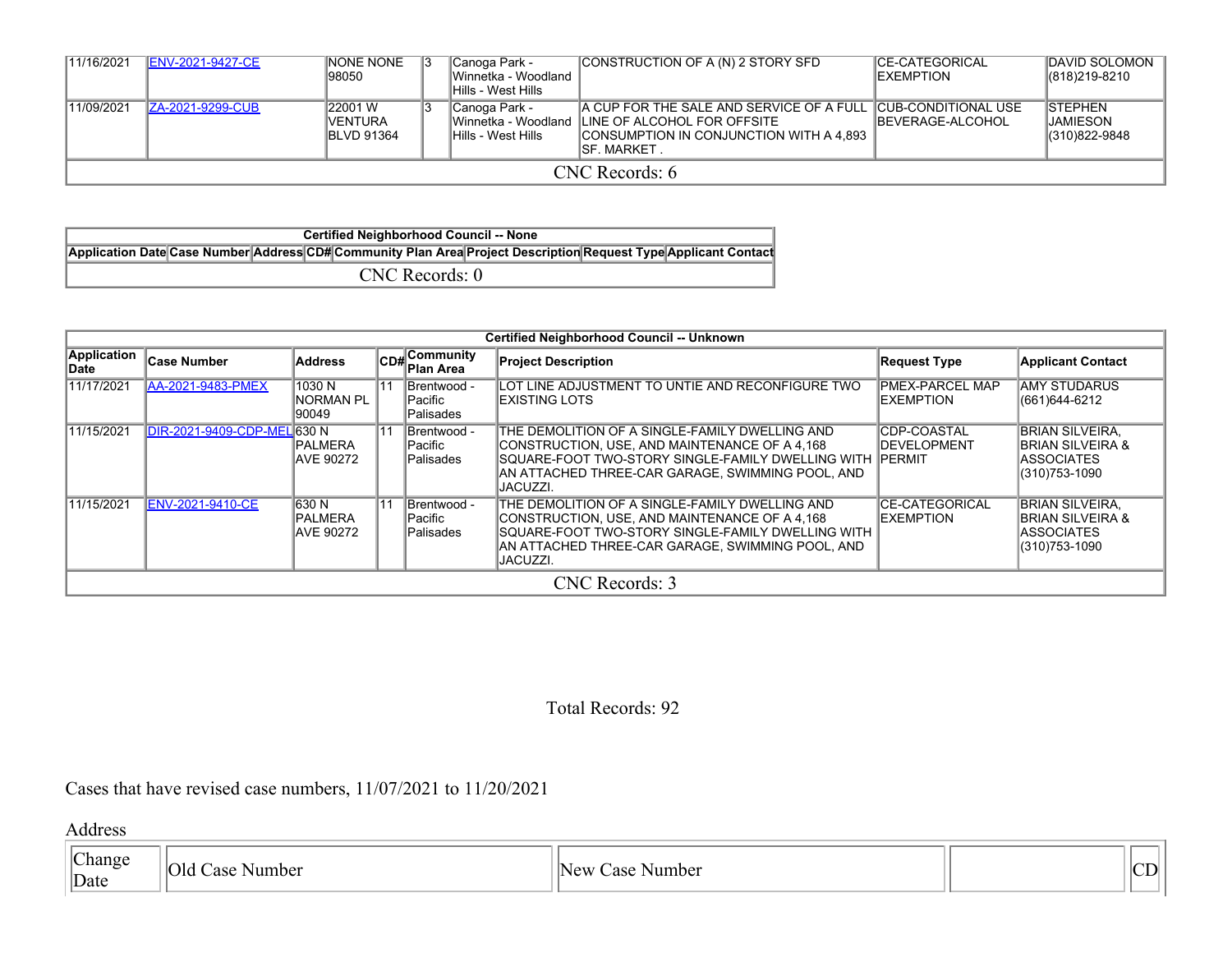| 11/08/2021   CPC-2018-176-DB-BL-MCUP-SPR-CU-DD                                        | CPC-2018-176-DB-BL-MCUP-SPR-CU-DD-VCU | 1111 W SUNSET<br><b>BLVD 90012</b>            |                |
|---------------------------------------------------------------------------------------|---------------------------------------|-----------------------------------------------|----------------|
| 11/12/2021  CPC-2018-176-DB-BL-MCUP-SPR-CU-DD-VCU  CPC-2018-176-DB-BL-MCUP-SPR-DD-VCU |                                       | 1111 W SUNSET<br><b>BLVD 90012</b>            |                |
| 11/16/2021 CPC-2018-176-DB-BL-MCUP-SPR-DD-VCU                                         | CPC-2018-176-DB-BL-MCUP-SPR-CU-DD-VCU | 1111 W SUNSET<br><b>BLVD 90012</b>            |                |
| 11/09/2021 ENV-2018-669-EAF                                                           | ENV-2018-669-CE                       | 1231 N NORTH<br>SPRING ST 90012               |                |
| 11/17/2021   ZA-2021-8337-ZAA-HCA                                                     | ZA-2021-8337-ZV-HCA                   | 21204 W BRYANT<br>ST 91304                    |                |
| 11/12/2021 DIR-2021-9356-TOC-SPR-HCA                                                  | DIR-2021-9356-TOC-SPR-VHCA            | 975 S MANHATTAN<br>PL 90019                   |                |
| $11/08/2021$ $ ZA-2018-3826-ZAD$                                                      | ZA-2018-3826-ZAD-DRB-SPP              | $6279$ W<br><b>RODGERTON DR</b><br>90068      | 14             |
| 11/10/2021  ZA-2021-4237-CUB-CU-ZV                                                    | ZA-2021-4237-CUB-ZV                   | <b>801 S LA BREA</b><br><b>AVE 90036</b>      | 14             |
| 11/08/2021 ENV-2021-7936-EAF                                                          | ENV-2021-7936-CE                      | 1043 N ANGELO DR<br>90210                     |                |
| 11/09/2021 ZA-2020-965-CUB-CUX                                                        | ZA-2020-965-ZV-CUB                    | 13076 N<br><b>GLENOAKS BLVD</b><br>91342      |                |
| $11/08/2021$   ZA-2021-8633-SPP                                                       | DIR-2021-8633-SPP                     | 9841 W LA TUNA<br><b>CANYON ROAD</b><br>91352 |                |
| 11/17/2021 DIR-2021-9279-CCMP-DEM                                                     | DIR-2021-9279-CCMP-DEM-HCA            | 2616 S ELLENDALE<br>PL 90007                  | $\overline{a}$ |
| 11/08/2021  ENV-2021-4573-EAF                                                         | ENV-2021-4573-CE                      | 5560 W PICO BLVD<br>90019                     | $ 10\rangle$   |
| 11/18/2021   ADM-2020-4459-VSO                                                        | ADM-2020-4459-VSO-ADU                 | 814 E ANGELUS PL<br>90291                     | $ 11\rangle$   |